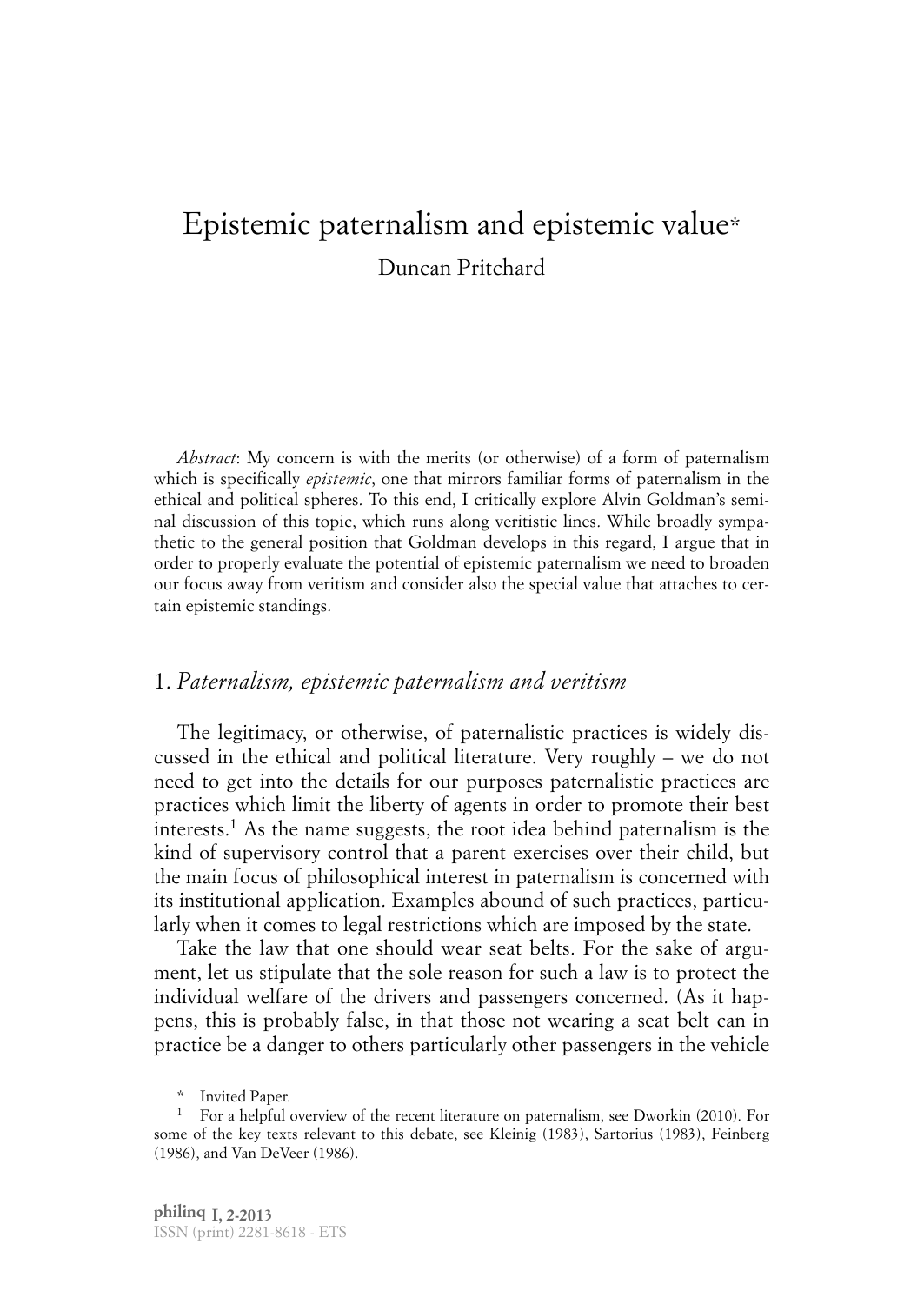and not just themselves). <sup>2</sup> Such a law imposes a limit on one's freedom, in that one must abide by the law regardless of whether one consents to it (and if one doesn't abide by it then one's freedoms will be further limited), but the point of the law is to promote the welfare of the very drivers and passengers whose freedom is being limited.

A range of issues are raised by paternalistic practices. Which bodies have the authority to undertake such practices? How does one weigh-up the loss of liberty against the goods which accrue to the agent concerned in virtue of the practices? While it is in the nature of such practices that the agent concerned does not give her explicit consent, to what extent should these practices be such that the agent ought to be in some sort of in principle position to offer consent (for example, such that the following counterfactual is true: had she been consulted, provided with the relevant facts, and fully rational, then she would have consented)? And so on.

My interest in this paper is not, however, with the general issues raised by paternalism, but rather in exploring the particular question of the legitimacy, or otherwise, of paternalistic practices when it comes to specifically epistemic goods – *viz*., *epistemic paternalism*. Such a question is central to the topic of the epistemology of liberal democracy, since it raises the possibility that two key goods of a liberal society –  $viz$ , individual liberty and autonomy – might be curtailed in the service of specifically epistemic goals. But while there has been much discussion of paternalism in moral and political debate, there has been very little exploration of paternalism in epistemology. Indeed, I do not think it would be an exaggeration to say that Alvin Goldman's seminal 1991 paper, 'Epistemic Paternalism: Communication Control in Law and Society', is really the only substantive discussion of this issue in the epistemological literature. 3

As Goldman makes clear in this paper, it is undeniably the case that epistemic paternalism is explicitly practiced in several quarters. One very clear example which he explores is that of the role of evidence in criminal

 $3$  Kristoffer Ahlstrom is preparing a monograph on epistemic paternalism, and when this appears this will of course substantially further the debate. I am grateful to Kristoffer for passing onto me a draft manuscript of one of his papers on this topic (Ahlstrom 2011). In addition, one of my PhD students Shane Ryan is working on a thesis project which explores what he refers to as *epistemic environmentalism*, which is a view that is closely related to epistemic paternalism. Ryan envisages a campaigning and, ultimately, policing movement which mirrors, in the epistemic sphere, the political doctrine of environmentalism. So construed, epistemic environmentalism would be a particularly radical form of epistemic paternalism.

<sup>&</sup>lt;sup>2</sup> In the UK at least, part of the rationale for requiring back-seat car passengers to wear seat belts is the potential harm a back-seat passenger without a seat belt could cause in an accident to others in front of them in the vehicle.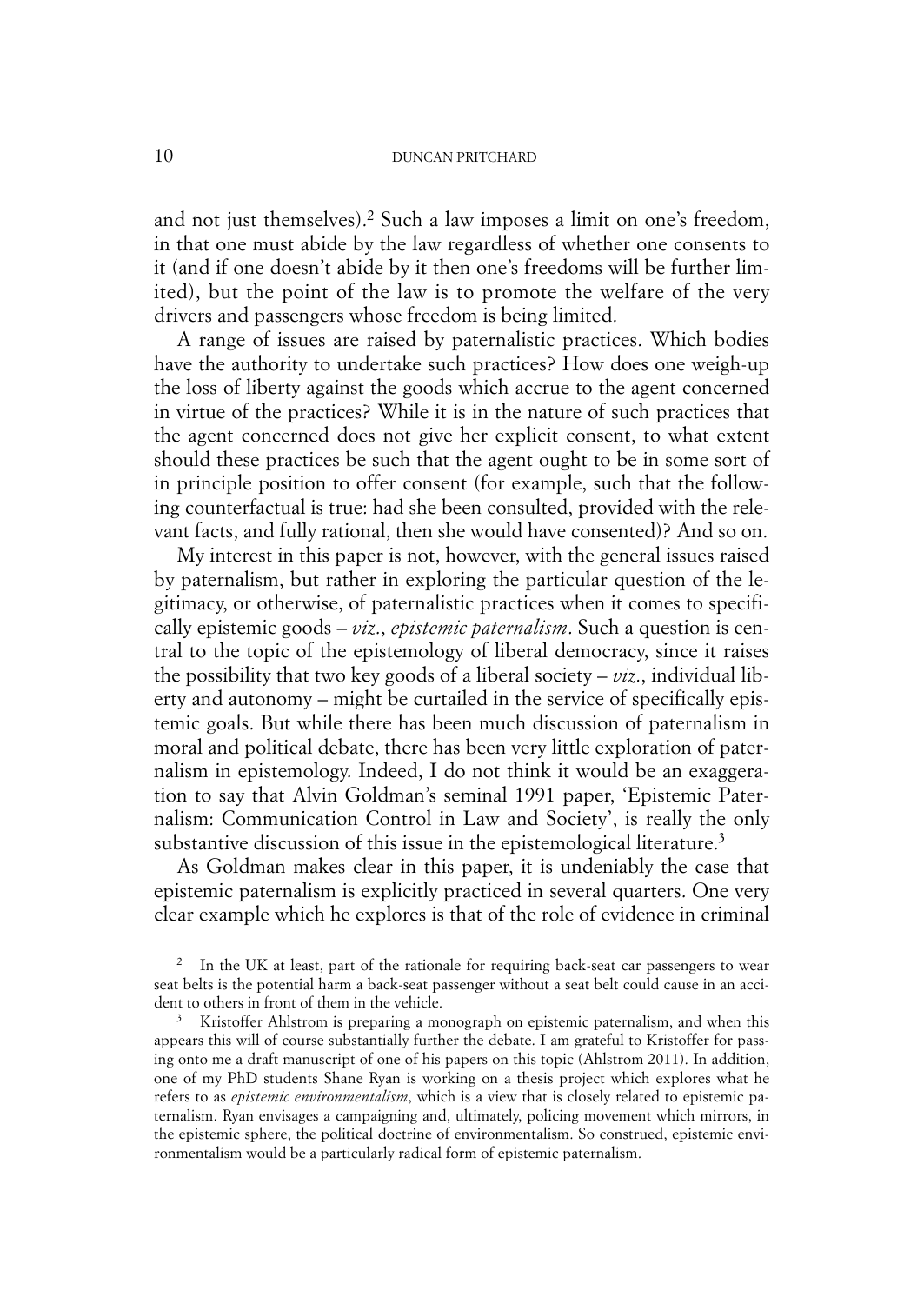trials within the US legal system. He points out that the rationale offered for a number of the rules which make up the Federal Rules of Evidence are explicitly epistemic, and in some cases involves a degree of epistemic paternalism. For example, these rules sometimes forbid, on epistemic grounds, jurors from gaining access to some types of evidence, on the grounds that such evidence would mislead them and thereby frustrate the epistemic ends of the criminal justice process. Here is Goldman:

[...] it is apparent that the framers of the rules, and judges themselves, often wish to protect jurors in their search for truth. If, in the framers' opinion, jurors are likely to be misled by a certain category of evidence, they are sometimes prepared to require or allow such evidence to be kept from the jurors. This is an example of what I shall call *epistemic paternalism*. The general idea is that the indicated rules of evidence are designed to protect jurors from their own "folly," just as parents might keep dangerous toys or other articles away from children, or might not expose them to certain facts (Goldman 1991: 118).

Note (as Goldman himself points out), the primary recipients of the epistemic goods (putatively) being generated by these paternalistic practices are not the jurors themselves but rather the defendants, and hence this example is in this regard at least somewhat different to standard examples of paternalism in the literature (like the 'seat belt' example above). Even so, this case shares enough key features with standard cases of paternalism to qualify as a *bona fide* example of epistemic paternalism. In particular, in this case we have an established practice of intervening with regard to the information available to jurors, without the consent of the parties concerned, in order to promote certain epistemic goods, the promotion of which would otherwise be undermined. Of course, even if epistemic paternalism were not in fact practiced, we could still ask the question of whether it should be practiced and, if so, what form it should take. But that it is in fact practiced gives the question of whether epistemic paternalism is ever legitimate an 'applied' edge, since it means that what stance we take on this question can have ramifications for current practice.

In evaluating epistemic paternalism, it is of course vital that we have some conception of the epistemic good(s) in play relative to which we undertake the target evaluation. On this score, what little discussion there has been of epistemic paternalism in the literature has tended to take it as given that the epistemic good should be understood along *veritistic* lines. According to veritism, ultimately all that matters from a purely epistemic point of view is just true belief (and the avoidance of false belief), with all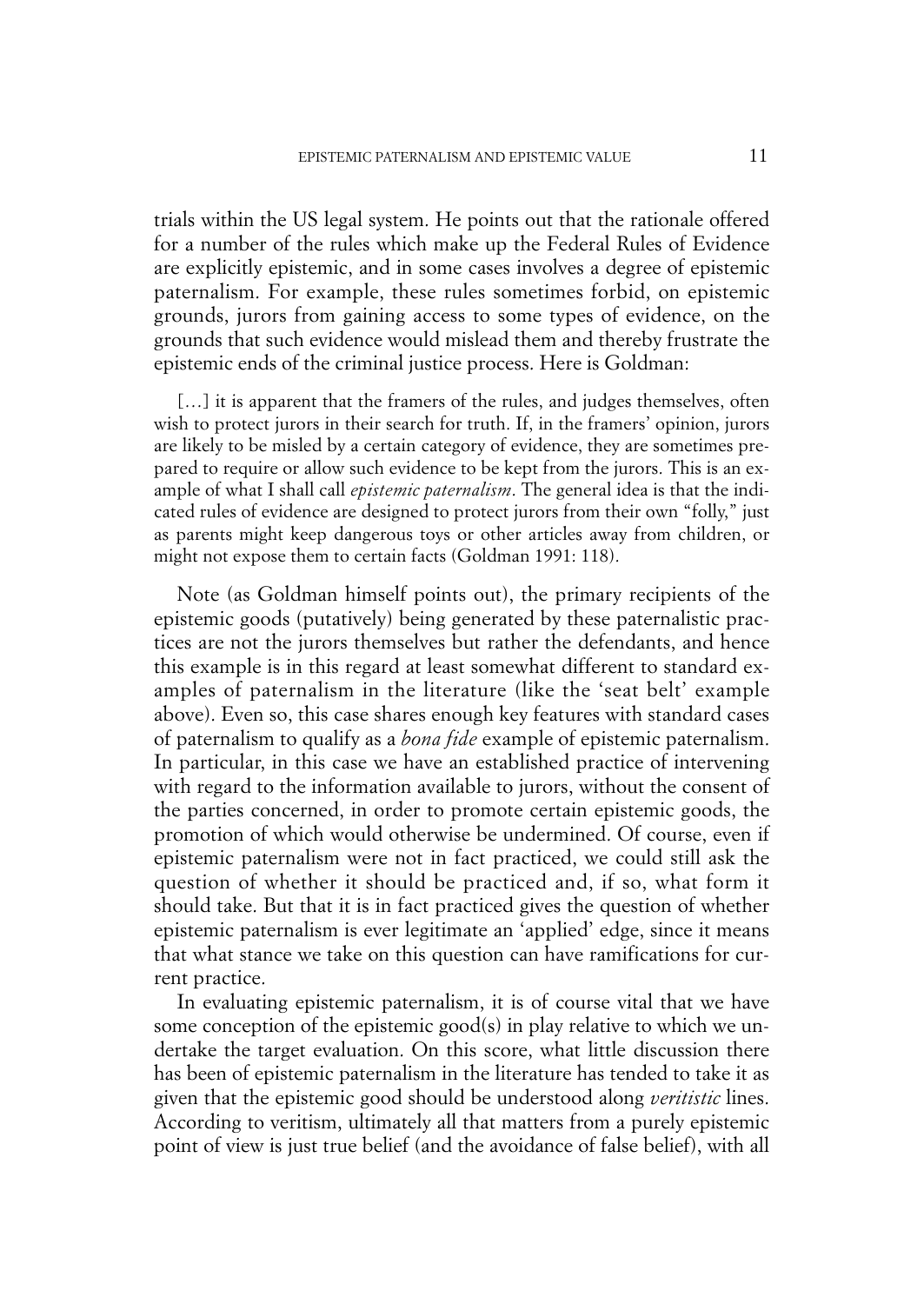other epistemic properties being merely instrumentally valuable relative to the good of true belief. <sup>4</sup> The foremost exponent of veritism is Goldman, and so it is no surprise that he applies this view to the issue of epistemic paternalism. <sup>5</sup> For example, he writes that in evaluating epistemic paternalism we need to "inquire into the general circumstances in which" it "has good or bad epistemic consequences, i.e., good *veritistic* outcomes." (Goldman 1991, 124) Others have followed him on this score. In his recent defence of epistemic paternalism, Kristoffer Ahlstrom (2011, 4) explicitly evaluates such paternalism relative to "paradigm epistemic goals", where these are in turn characterized as "the formation of true belief and the avoidance of false belief."

In this paper, I will be arguing that we should evaluate epistemic paternalism relative to a broader conception of the epistemic good than that which is supplied by veritism. In order to see why this is necessary, we first need to consider some key threads in the recent debate about epistemic value.

# 2. *Epistemic value*

There has been a huge growth in interest in questions about epistemic value in the recent literature, to the extent that some have spoken of epistemology's 'value-turn'. <sup>6</sup> One defect in quite a lot of this literature is a failure to notice a crucial ambiguity in the very idea of epistemic value. Construed one way, to say that something (e.g., a belief) is of epistemic value is to attribute a particular kind of value to it (i.e., a kind of value which is epistemic). Construed another way, to say that something is of epistemic value is to say that it is something which is epistemic (e.g., an

<sup>6</sup> See Riggs (2008). For two useful surveys of recent work on epistemic value, see Pritchard (2007) and Pritchard *&* Turri (2011). See also Pritchard, Millar *&* Haddock (2010, ch. 1).

<sup>&</sup>lt;sup>4</sup> Henceforth, for the sake of simplicity, and since nothing of consequence hangs upon it, I will simply take veritism to be the claim that the ultimate and fundamental epistemic good is true belief, and drop the *caveat* about veritism being in addition concerned with the avoidance of false belief.

<sup>5</sup> Goldman defends veritism in a number of places, but see especially Goldman (1999; 2002) and Goldman *&* Olsson (2009). Elsewhere see, e.g., Pritchard, Millar *&* Haddock (2010, ch. 1) and Pritchard (2011) I've referred to veritism as *epistemic value T-monism*, to make clear that this is a type of epistemic value monism where there is only one fundamental epistemic good, and where the fundamental epistemic good in question is true belief rather than some other epistemic standing. For more on veritism, see David (2001), and the exchange between David (2005) and Kvanvig (2005).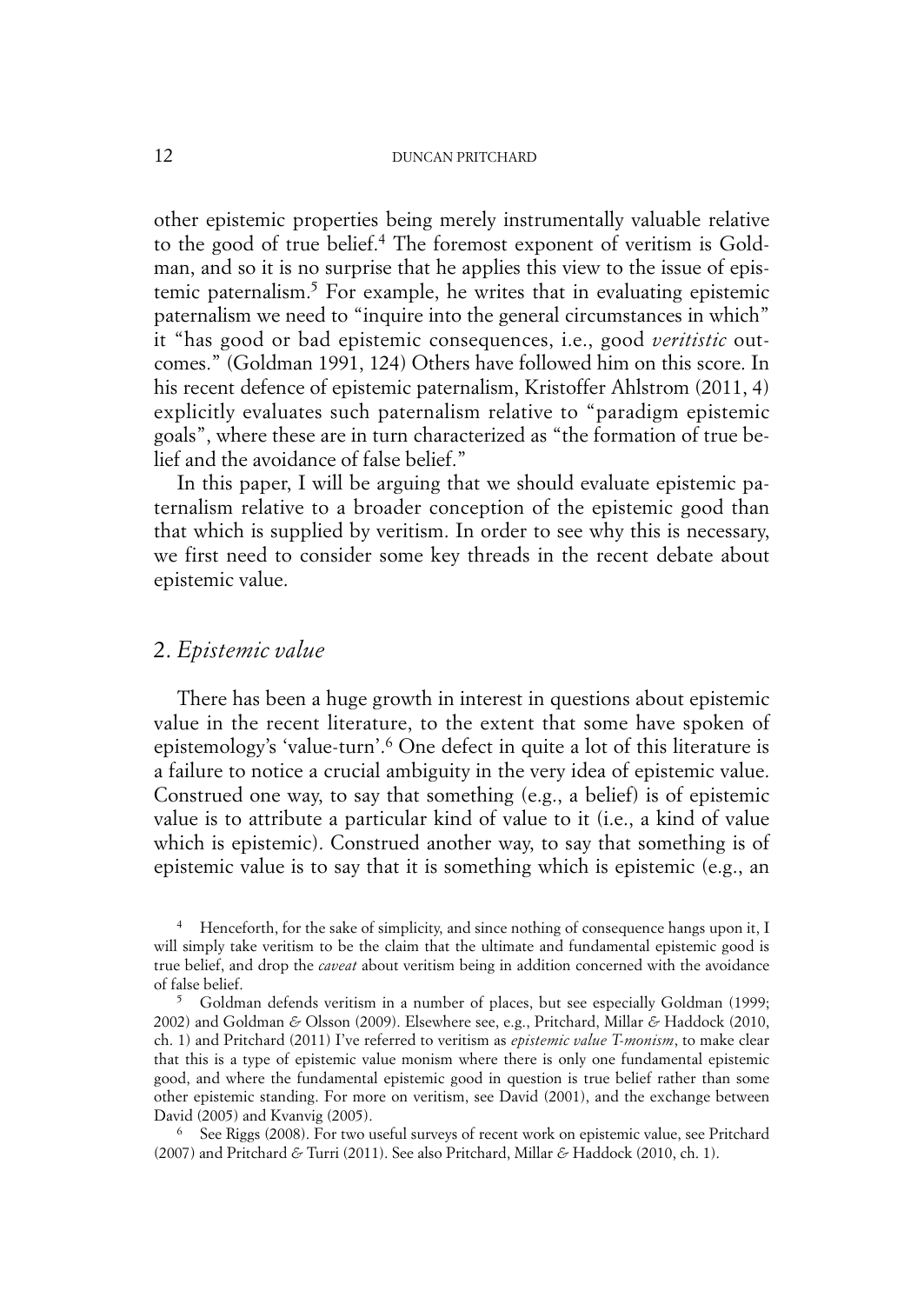epistemic standing, like knowledge) and which is also valuable. <sup>7</sup> Very roughly, one way of putting this point is terms of *epistemic value* on the one hand, and the *value of the epistemic* on the other. It is important to keep these two notions apart since neither entails the other.

On the one hand, that something is specifically of epistemic value does not entail that it is valuable along some other axis of evaluation – such as aesthetically – still less does it entail that it is valuable *simpliciter* (we will be considering what being valuable *simpliciter* might involve below). Perhaps, for example, true belief is epistemically valuable, but not at all valuable in any other respect, and moreover not valuable *simpliciter*. On the other hand, to say that something epistemic is valuable without qualification does not entail that its value is purely of the epistemic kind. Perhaps, for example, knowledge is valuable in ways that aren't specifically epistemic. It could be, for instance, that it has ethical value; indeed, it might well be valuable *simpliciter.* 8

In talking about epistemic value we must thus be careful to be clear exactly what it is that we have in mind. A good illustration of why this is important can be found by considering the so-called 'swamping' problem that has been much explored in the contemporary literature. <sup>9</sup> According to this problem, certain epistemological proposals are unable to account for the putative intuition that knowledge is of greater value than mere true belief, and hence are to that extent problematic.

Reliabilism is often cited as a key case in point in this regard. <sup>10</sup> For, so the argument goes, why should the fact that a true belief is reliably formed add any value to that true belief? After all, since we only care about reliable belief-forming processes because we care about having true beliefs, why should it matter whether a belief is reliably formed so

<sup>7</sup> The distinction set out here is related to the point that Geach (1956) makes about 'predicative' and 'attributive' adjectives. In particular, from '*x* is a big flea' it does not follow that '*x* is a flea' and '*x* is big', since the claim being made is only the attributive claim that *x* is big *for a flea*. In contrast, it does follow from the predicative claim that '*x* is a red flea' that '*x* is a flea' and '*x* is red'. In Geach's terms, then, my claim is that '*x* is epistemically valuable' is ambiguous between an attributive and a predicative reading.

<sup>8</sup> I explore this distinction between epistemic value and the value of the epistemic in more detail in Pritchard, Millar *&* Haddock (2010, ch. 1). See also Pritchard (2011). Although, as noted above, a lot of epistemologists fail to mark this distinction, some are clearly sensitive to it. See, for example, Sosa (2007, ch. 4).

<sup>9</sup> For some key discussions of this problem, see Jones (1997), Swinburne (1999), Riggs (2002*a*; 2002*b*), Kvanvig (2003) and Zagzebski (2003). See also Pritchard (2007*a*; 2007*b*; 2011) and Pritchard, Millar *&* Haddock (2010, ch. 1).

<sup>10</sup> See, for example, Zagzebski (2003).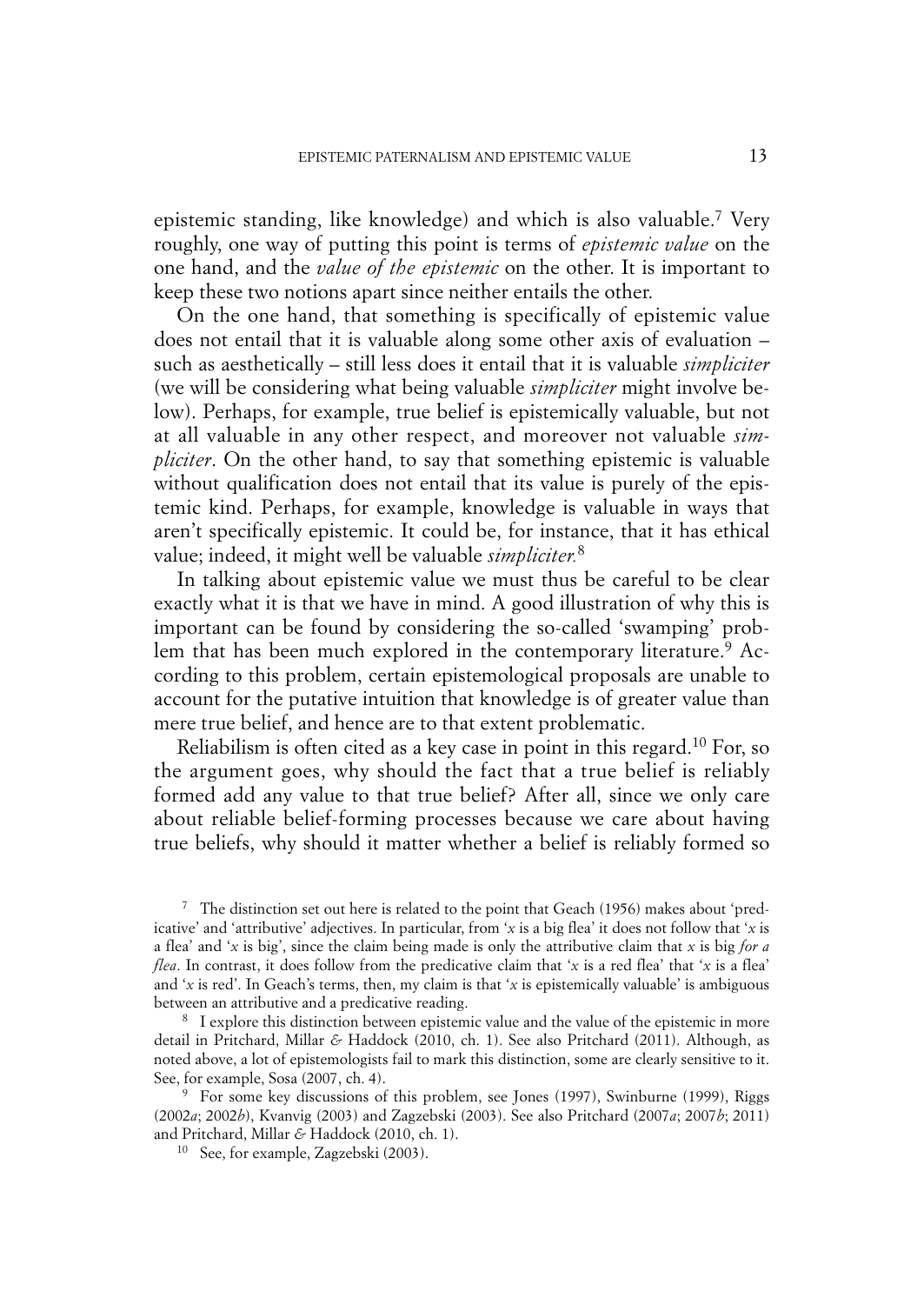long as it is true? An analogy that is often offered to illustrate this point is the 'coffee cup' case (e.g., Zagzebski 2003). We care about reliable coffee-making machines because we care about good coffee. But if we are presented with two identical cups of coffee, only one of which came from a reliable coffee-making machine, we will surely value both cups the same, even despite their very different sources. What goes for coffee from a reliable coffee-making machine is held to also apply to true belief that is produced by a reliable belief-forming process.

The more general point being made here is not of course specific to reliabilism. For what underlies the swamping problem is the idea, roughly, that if we only value something as a means to something else, then the presence of the former can contribute no additional value when the latter is also present. In the epistemic case this means that if we only value a certain epistemic standing as a means to a further, more fundamental, epistemic standing, then the presence of the former can contribute no additional value when the latter is also present. So, for example, if justification is only valuable as a means to true belief, then that one's true belief is in addition justified does not make it any more valuable than a corresponding mere true belief.

So construed, veritism is clearly the real target of the swamping problem, since this precisely does hold that what is valuable from an epistemic point of view is ultimately down to the propagation of true belief. In cases where one already has a true belief, then, there will be a standing problem of explaining why any additional epistemic standing (such as being reliably-formed) should, by veritistic lights, contribute any further value. Goldman, as the chief proponent of veritism, has developed (with Erik Olsson) some sophisticated ways of dealing with the swamping problem. <sup>11</sup> As I explain at length elsewhere see Pritchard (*forthcomingd*) I don't think these responses to the swamping problem work. Crucially, however, I maintain that with the distinction just noted between the two different ways of thinking about epistemic value in play, Goldman doesn't need to undertake such theoretical manoeuvres in order to evade the swamping problem, in that a very straightforward response is available to him.

In order to see this, consider first the challenge that Goldman thinks the swamping problem poses for his view. He writes that the swamping problem

<sup>11</sup> See Goldman *&* Olsson (2009; cf. Olsson 2007; 2009). For a critical discussion of this paper, see Pritchard (*forthcomingd*).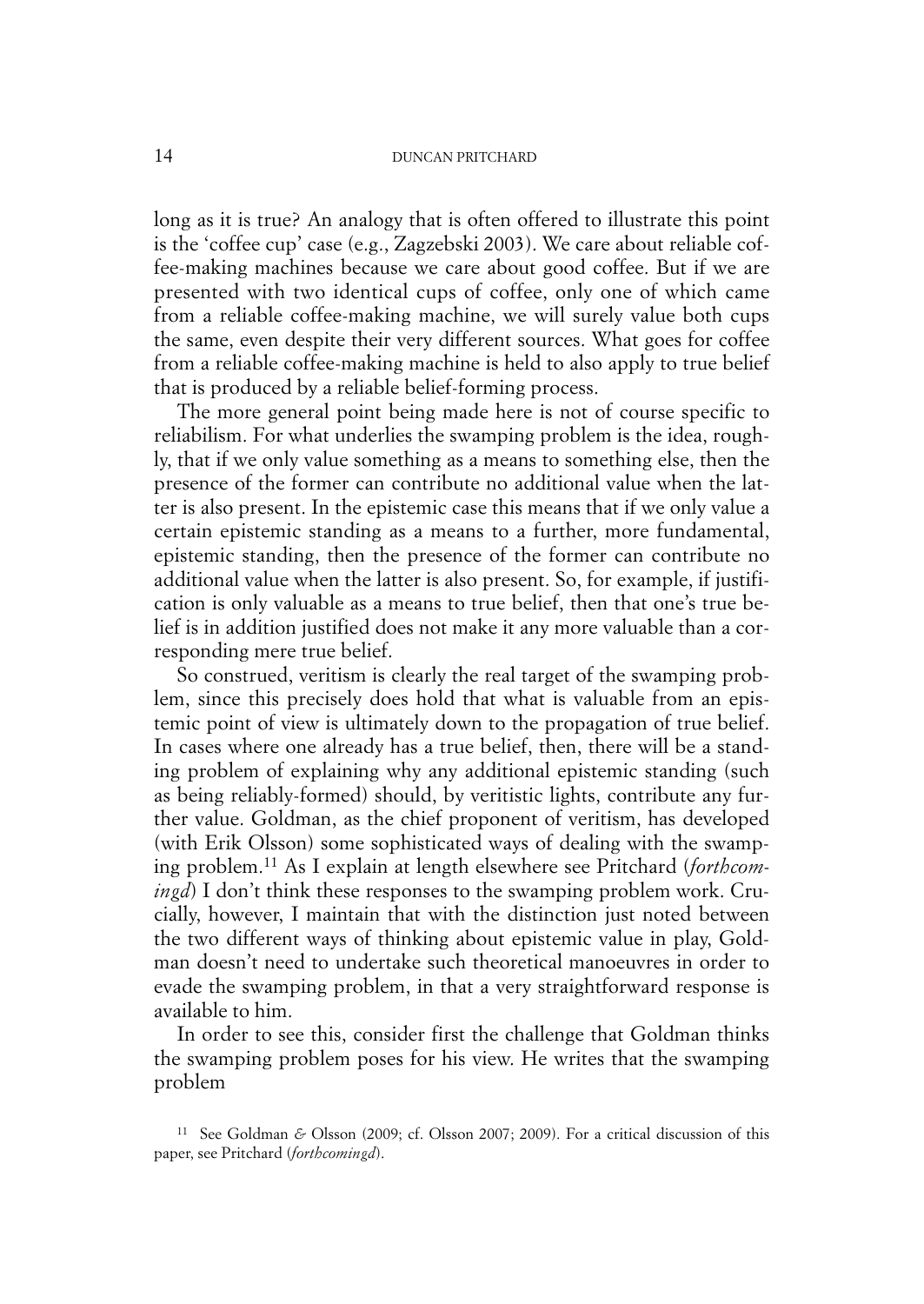[...] can be used to test the adequacy of accounts of knowledge. Suppose an analysis of knowledge is incompatible with knowledge having an added value [*relative to mere true belief*]. That would be a pretty strong argument against the adequacy of that analysis. (Goldman *&* Olsson 2009: 22)

The claim in play here is ambiguous though. The thesis that one's theory of knowledge should be at least compatible with knowledge being of more value than mere true belief sounds right, but note that the intuitiveness of this claim rests on our treating the additional value in question as being more than just epistemic. For consider what the corresponding thesis would be if we focused on specifically epistemic value *viz*., that one's theory of knowledge should be at least compatible with knowledge being of more specifically *epistemic* value than mere true belief. Is *that* claim intuitive? I don't see why it should be. In particular, it seems like a moot theoretical issue whether knowledge adds specifically epistemic value to mere true belief. In particular, it seems that a claim of this sort is just what a veritist ought to be suspicious about, since for them what is of ultimate and fundamental epistemic value is just true belief.

Crucially, however, the swamping problem is targeted not at the issue of whether knowledge is *in general* more valuable than mere true belief, but whether it is specifically *epistemically* more valuable. Indeed, if this were not so, then the argument offered in support of the swamping problem would be invalid. Consider again how the swamping problem is meant to work, using the specific target of veritism to illustrate the point. First, we have a general claim about value, to the effect that if the value of a property possessed by an item (e.g., being produced by a reliable coffee-making machine, or being the product of a reliable belief-forming process) is only instrumental value relative to a further good (e.g., good coffee, or true belief) and that good is already present in that item, then this property can confer no additional value on that item. Next, we have the veritist thesis that, roughly, all that really matters from an epistemic point of view is true belief. This gets re-cast, plausibly, as the claim that all other epistemic standings that a belief might bear over and above being true are only of instrumental epistemic value relative to the fundamental and ultimate good of true belief. Putting these two claims together we are meant to get the conclusion that knowledge, as an epistemic standing that a belief might bear over and above being true, is of no more value than mere true belief.

We can express this argument more formally as follows: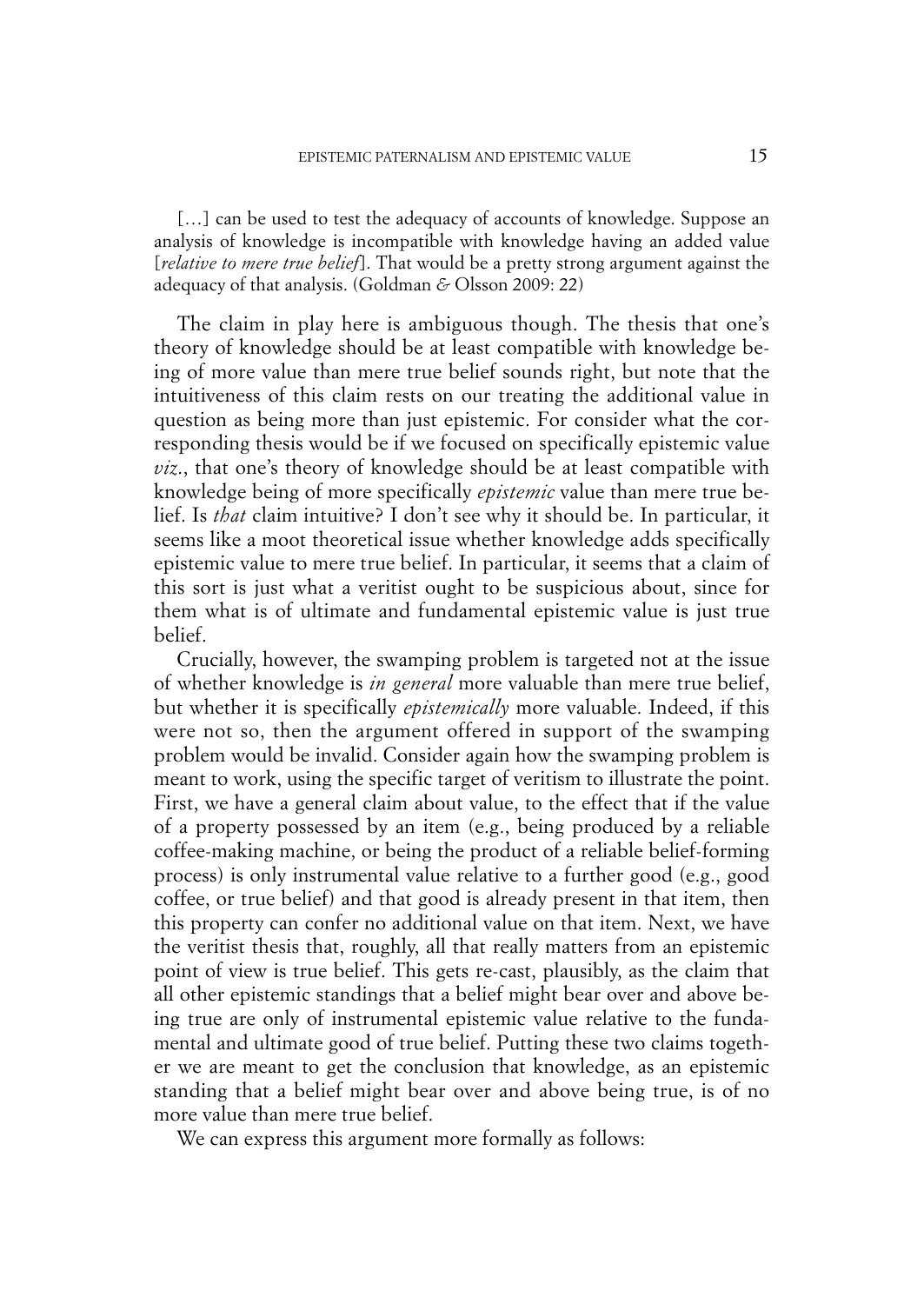#### *The Swamping Problem for Veritism*

- (SP1) If the value of a property possessed by an item is only instrumental value relative to a further good and that good is already present in that item, then this property can confer no additional value to that item.
- (SP2) Any epistemic standing that a belief might bear over and above being true is only of instrumental epistemic value relative to the good of true belief. [Veritism]
- (SC) Knowledge is no more valuable than mere true belief. [From (SP1), (SP2)]

The conclusion of this argument clearly is in conflict with the thesis that we saw Goldman endorsing above, to the effect that one's epistemology ought to be at least consistent with knowledge being of more value than mere true belief. Thus cast, then, the swamping problem does seem to pose a serious challenge for veritism.

Crucially, however, note that as that as it stands (SC) does not follow from (SP1) and (SP2). (P2), after all, is clearly concerned with a specifically epistemic kind of value, since that is the very nature of the veritism thesis. It follows that the most that can be concluded from (SP1) and  $(SP2)$  is the strikingly weaker  $(SC^*)$ :

(SC\*) Knowledge is no more *epistemically* valuable than mere true belief. [From (SP1), (SP2)]

But far from being a claim which is problematic for veritism,  $SC^*$ ) seems to merely be a direct consequence of the view, and hence nothing for the veritist to be concerned about. In particular, (SC\*) is entirely in keeping with the thought that we saw Goldman articulating above to the effect that one's theory of knowledge ought to be compatible with knowledge being of more value than mere true belief. This is because  $SC^*$ ) does not rule-out the (very plausible) possibility that knowledge is more valuable than mere true belief in respects which aren't specifically epistemic, perhaps by being ethically valuable or by being of greater practical utility. 12

 $12$  I think this point highlights a key difference between the swamping problem and the socalled '*Meno* problem'. While both are concerned with the greater value of knowledge over mere true belief, the latter is clearly a more general problem since it is not targeted at the greater specifically *epistemic* value of knowledge. That the *Meno* problem is focussed on the more general value of knowledge relative to mere true belief is clear from the kind of diagnostic line that Socrates considers in response to it, such that we should take into account the greater *practical* value that knowledge has over mere true belief in virtue of the fact that it is 'tethered' to the facts. I explore this point more fully in Pritchard, Millar *&* Haddock (2010, ch. 1) and Pritchard (2011).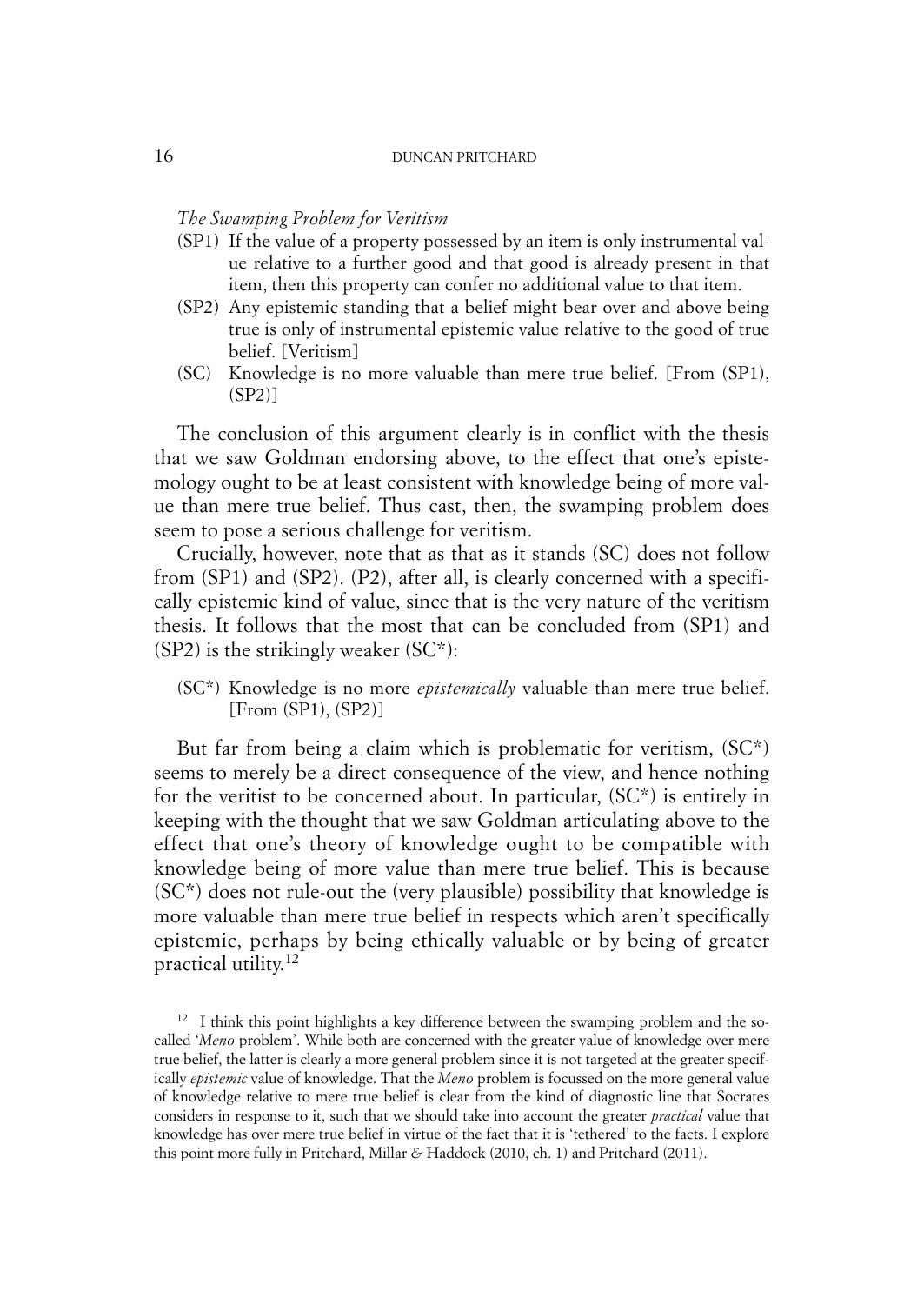The relevance of this point for epistemic paternalism is that even if we grant, with Goldman and others, the veritist claim that it is true belief which is of ultimate and fundamental epistemic value, there is still a further question to be asked about what the value is more generally of the epistemic standings our beliefs possess. Take knowledge, for example, and suppose it is true as some have argued – that knowledge has a prudential value that mere true belief lacks. <sup>13</sup> It would then follow that insofar as one is persuaded by the thought that epistemic paternalism is sometimes legitimate, then there is a *prima facie* motivation to consider favouring practices which promote knowledge and not just mere true belief, even if it also true that from a purely epistemological point of view knowledge is no more valuable than mere true belief.

So once we understand that veritism is a claim about specifically epistemic value, then it follows that it is at least an open question whether there are epistemic standings, over and above mere true belief, which the epistemic paternalist should be concerned to promote. There is a further – and related – reason why even the veritist should be willing to explore the wider value of epistemic standings other than mere true belief. As noted above, that something is of specifically epistemic value does not entail that it is valuable along other axes of evaluation, much less does it entail that it is valuable *simpliciter*. So far I've treated this idea of 'value *simpliciter*' as intuitive and so not offered a further characterisation, but now is a good juncture to say more about it.

In principle at least, we can identify for any domain some axis of evaluation relative to which we assess items that fall within that domain. So, for example, we could imagine a domain of evaluation which applies to some wicked activity like serial killing in which we assess agents as good *qua* serial killers (e.g., for their ingenuity and cunning, *à la* Hannibal Lecter), or as bad *qua* serial killers (e.g., those serial killers which are clumsy and ineffective). Or we could imagine a domain of evaluation which applies to some rather trivial activity like train spotting in which we assess agents as good *qua* train spotters (e.g., great memory for trains, lots of commitment to train spotting, good use of relevant observational skills, etc.,), or bad *qua* train spotters (e.g., poor memory for trains, very little commitment to train spotting, poor use of relevant observational skills, etc.,).

<sup>13</sup> This is roughly the claim considered by Socrates in the *Meno*, when he talks of how the fact that knowledge is true belief which is 'tethered' to the facts means that it has a greater practical value over mere true belief. See also Williamson (2000, ch. 1) and Pritchard, Millar *&* Haddock (2010, ch. 5).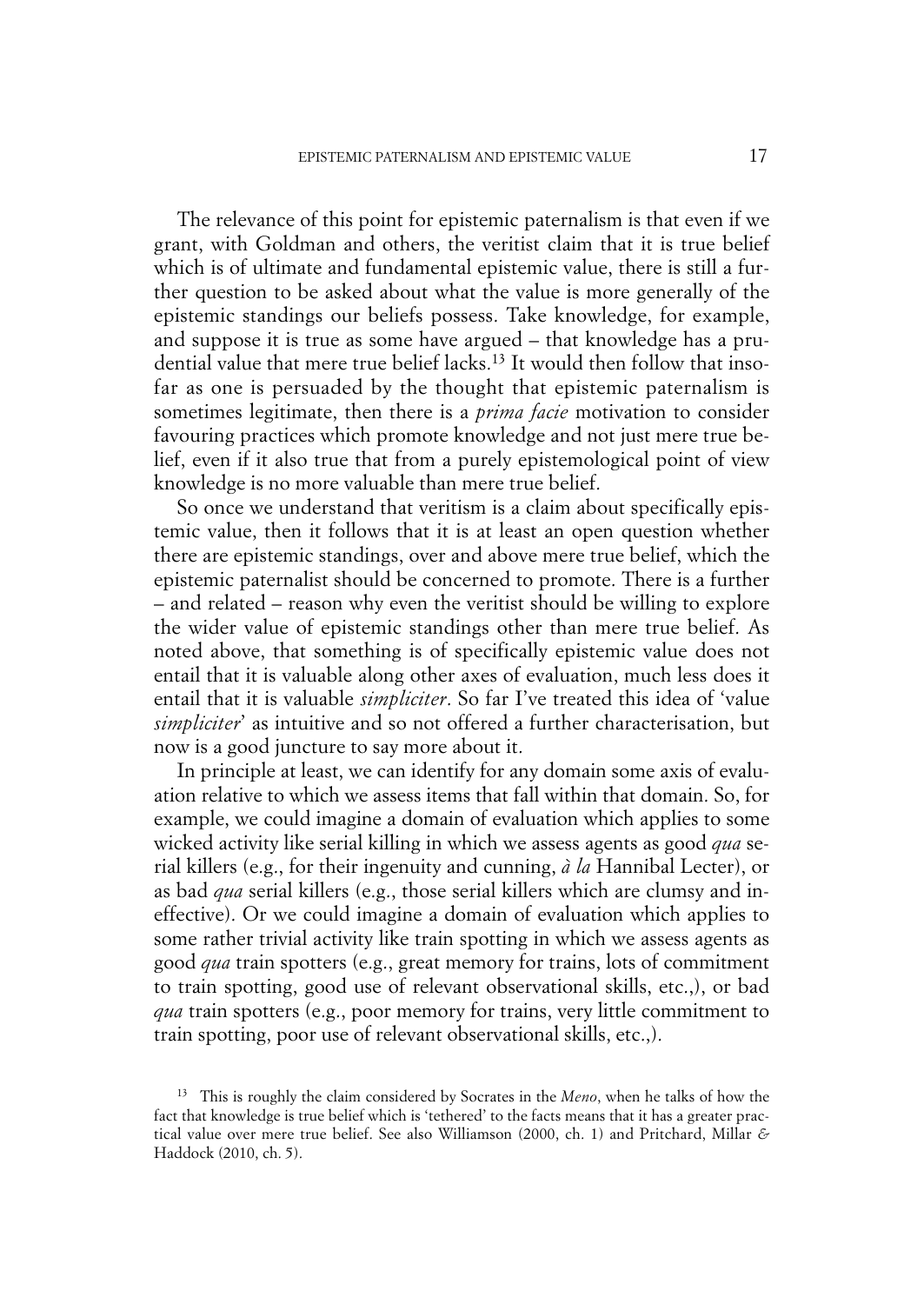We noted above that it doesn't follow from the fact that something is good, *qua* epistemic, that it is good in any other way, much less that it is good *simpliciter*. We can now get a better sense of what is at issue here. For while there might some domains of evaluation in which what is good relative to that domain is good *simpliciter*, clearly not all domains of evaluation are of this kind. That some agent or act is good relative to the domain of serial killing or train spotting does not intuitively make it at all good *simpliciter*. In contrast, what is good in other domains of evaluation does seem to be good *simpliciter*. The clearest case of this is the ethical good. If a certain action is good from an ethical point of view, then that surely means that to some extent at least the action is good *simpliciter*.

Note that this is not to say that ethically good actions are thereby allthings-considered good *simpliciter*, since that is a further issue which depends on the kinds of things one allows as being good *simpliciter*. So, for example, suppose one held that only what is ethically good or aesthetically good is good *simpliciter*. There would then be a potential trade-off, when it came to all-things-considered value, between the ethical good and the aesthetic good in terms of the ultimate evaluation of the item in question (with, perhaps, the ethical and the aesthetic having different relative weightings in this trade-off). One couldn't thus infer from the fact that something is ethically good that it is all-things-considered good. Nonetheless, the ethical good is at least the kind of thing that enters into the equation when it comes to determining the all-things-considered good, unlike the kinds of goodness that are specific to particular domains of evaluation (as just illustrated by the 'serial killing' and 'train spotting' domains of evaluation).

Is the epistemic domain of evaluation like the ethical domain of evaluation or more like, say, the train spotting domain of evaluation? That is, is the fact that something is of epistemic value the kind of thing that goes into the mix when one determines whether the epistemically valuable item is of all-things-considered value? In order to answer this question, we need to plug-in a specific account of epistemic value, so let's consider the issue with veritism in play. Our question now becomes whether, for instance, an action which promotes true belief, and which is thus epistemically good by veritistic lights, is in the market to be good *simpliciter*.

One can see how a case could be made for such a claim, at least once we remember that the goodness being attributed is defeasible (and possibly not *pro tanto*). Suppose, for example, that one is presented with an action which, it is stipulated, promotes true belief (and hence which is epistemically good by veritistic lights), but which doesn't promote any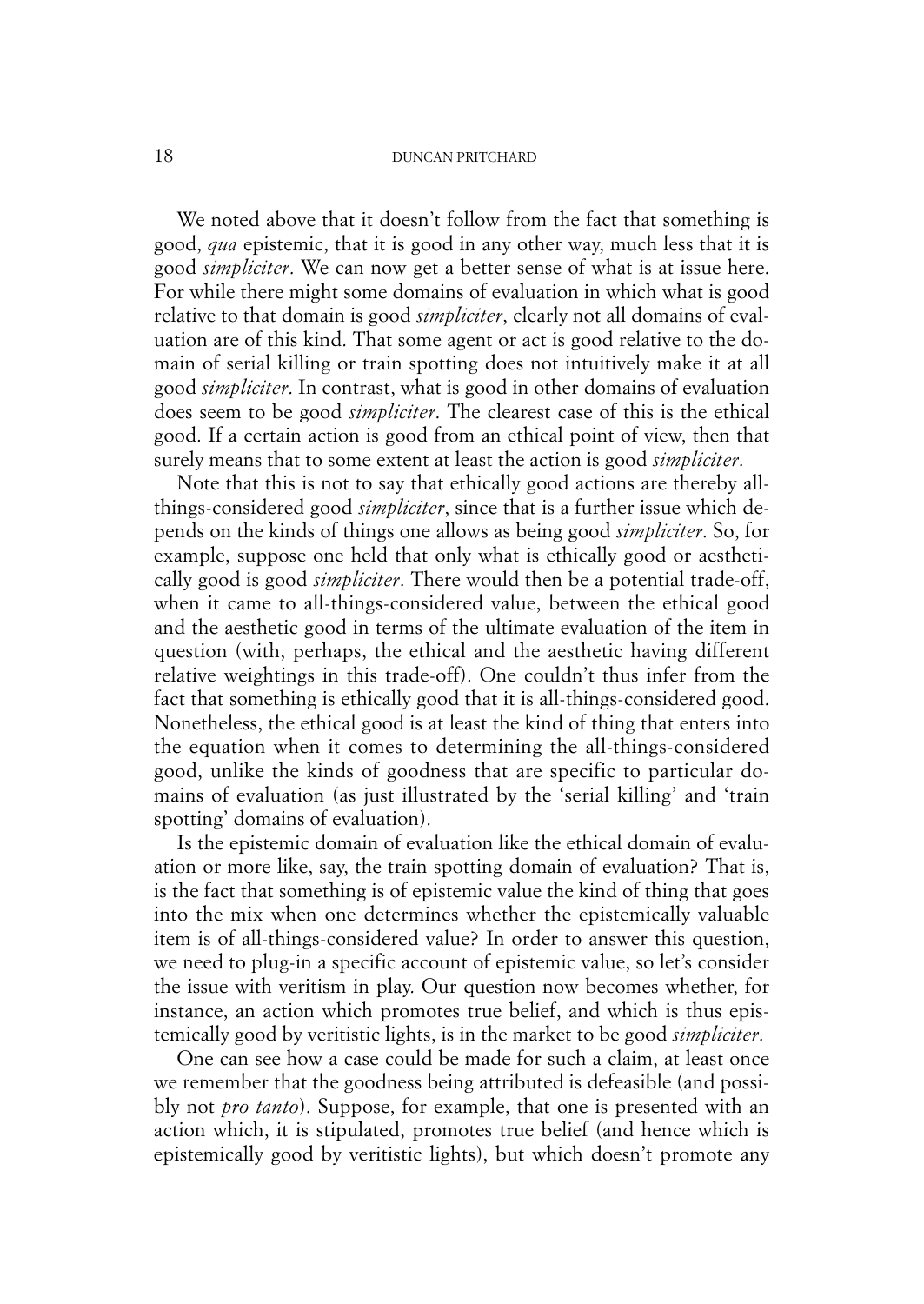other good (e.g., it isn't ethically good, or prudentially good, or aesthetically good, and so on). Isn't the epistemic goodness of this action at least some (defeasible) reason to think the action good *simpliciter*? In contrast, if all one knows about an action is that it promotes the 'goods' of serial killing (and does not promote any other good), then this is surely no reason at all for thinking the action good *simpliciter* (indeed, it is a reason to think the action *isn't* good *simpliciter*). If that's right, then the epistemic good does have more in common with the ethical (or, say, the aesthetic) good, than it does the train spotting or serial killing good.

No doubt many would be unpersuaded by an argument of this sort, but I think one can at least see that there is a *prima facie* plausibility to this line of reasoning. If epistemic paternalism is to be motivated purely in the case of true belief, however, then I think it is important that a case is made by the veritist for this thesis, since otherwise it will be unclear why an agent's liberty should be constrained on an epistemic basis. Liberty, after all, is surely an ethical good, and hence something which is plausibly good *simpliciter*. So if true belief is not good *simpliciter*, why should it be cited as a basis on which liberty might be constrained?

But even if one is persuaded by the idea that what is epistemically good is good *simpliciter*, it still remains that even for the veritist it is an open question whether the goodness of epistemic standings is exhausted by the epistemic good. We considered above the possibility that knowledge has a prudential value that mere true belief lacks. The prudential good might well be good *simpliciter*, but suppose that the additional (non-epistemic) value of knowledge over mere true belief is not (merely) prudential but ethical (as some have claimed; we will be looking at one key argument for this thesis in a moment). If any species of good is a candidate to be good *simpliciter*, it is surely the ethical good, as we noted above. But that would mean that knowledge is good *simpliciter*, in the sense set out above such that its goodness goes into the mix when we determine the all-things-considered value of the item in question. Knowledge would then be an epistemic standing that we would have reason to promote, perhaps more reason to promote, over and above mere true belief. And yet the reason why we would want to promote it over mere true belief would not be because of its additional epistemic value (by veritist lights it doesn't have any additional epistemic value), but because it is valuable in a way that mere true belief is not (i.e., ethically valuable, where this is also valuable *simpliciter*).

The key point is that there is nothing in veritism which goes against a claim like this. That is, as things stand there are a range of theoretical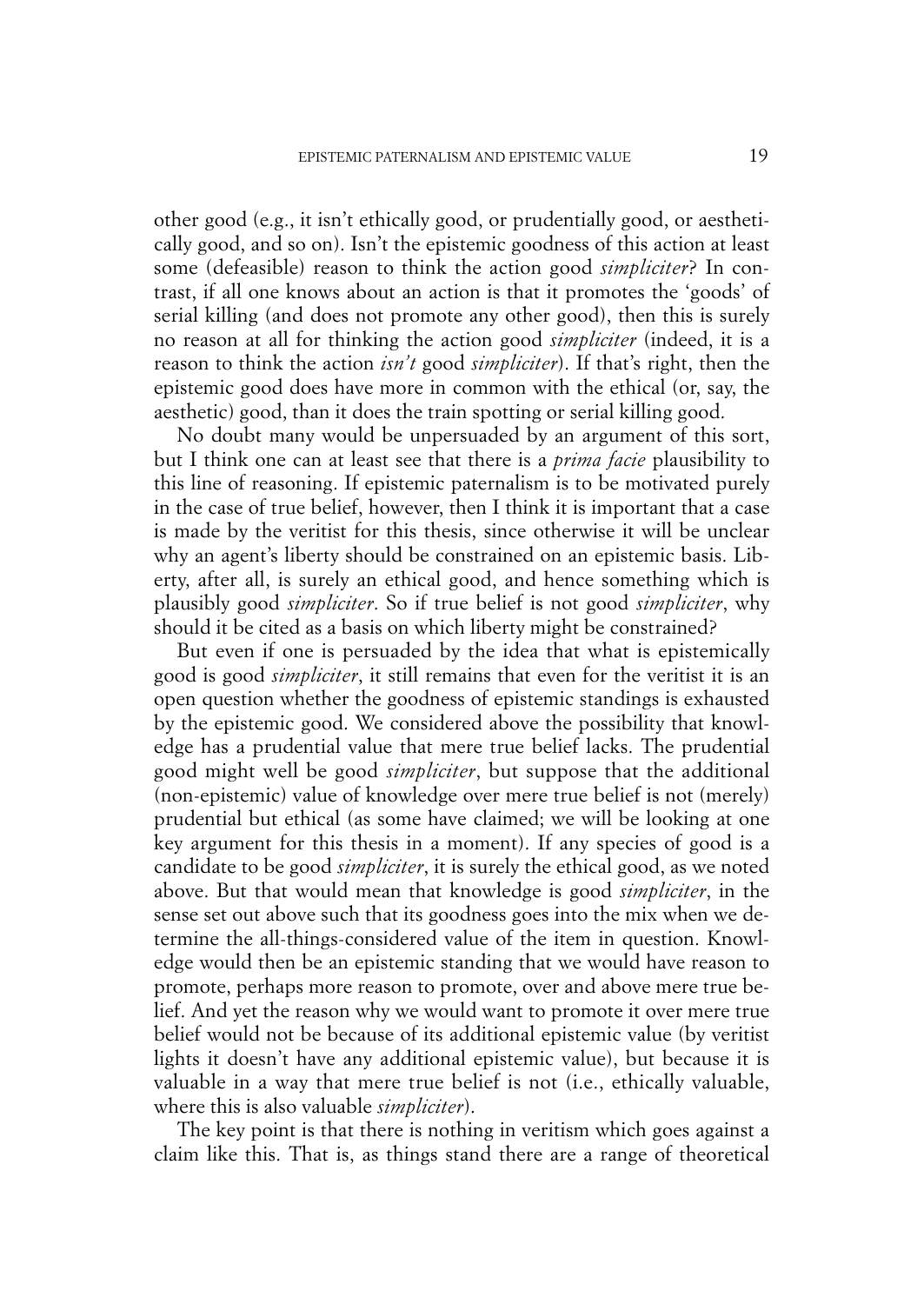options on the table, depending on how one thinks of epistemic goodness and how one thinks of the goodness of the epistemic. One question is whether epistemic goodness is goodness *simpliciter*. A second question is whether there is a goodness of epistemic standings which is more than just epistemic goodness. And a third question is whether there is a goodness of epistemic standings which is more than just epistemic goodness and which is goodness *simpliciter*. Depending on how one answers these three questions, one will have a very different view about epistemic paternalism.

For example, if one thinks that the goodness of the epistemic is just the epistemic good, but that the epistemic good is not good *simpliciter*, then, as noted above, one will have a problem even motivating epistemic paternalism in the first place. For given that liberty and autonomy are arguably good *simpliciter*, why should they be limited in the service of purely epistemic ends if the epistemically good is not good *simpliciter*? But even if one does think that the epistemic good is good *simpliciter*, it still remains that there may be epistemic standings which are of greater value than is captured by the epistemic good (i.e., because they are also good in other, non-epistemic, ways), and if so epistemic paternalism will need to consider such standings as well as (or perhaps instead of) the standings which constitute the fundamental epistemic good.

In what follows we will set to one side the question of whether the epistemic good as the veritist conceives of it is good *simpliciter*. Instead, our issue will be whether there are epistemic standings whose goodness is not purely epistemic and where this goodness is – as, arguably, it is in the ethical case – goodness *simpliciter*. As we will see, a strong case can be made that understanding fits the bill in this regard. But if that's right, then in evaluating a strategy of epistemic paternalism we ought to not be merely focussed, as veritism contends, on the propagation of true belief, but also (perhaps instead, though I won't be pressing this matter here) on the propagation of higher epistemic standings like understanding.

# 3. *The relative value of true belief, knowledge and understanding*

My immediate concern, then, is to argue that some epistemic standings, over and above mere true belief, have a goodness which is good *simpliciter*. One way of arguing for this claim is via the thesis that knowledge, unlike mere true belief (or indeed any epistemic standing which falls short of knowledge) is ethically good.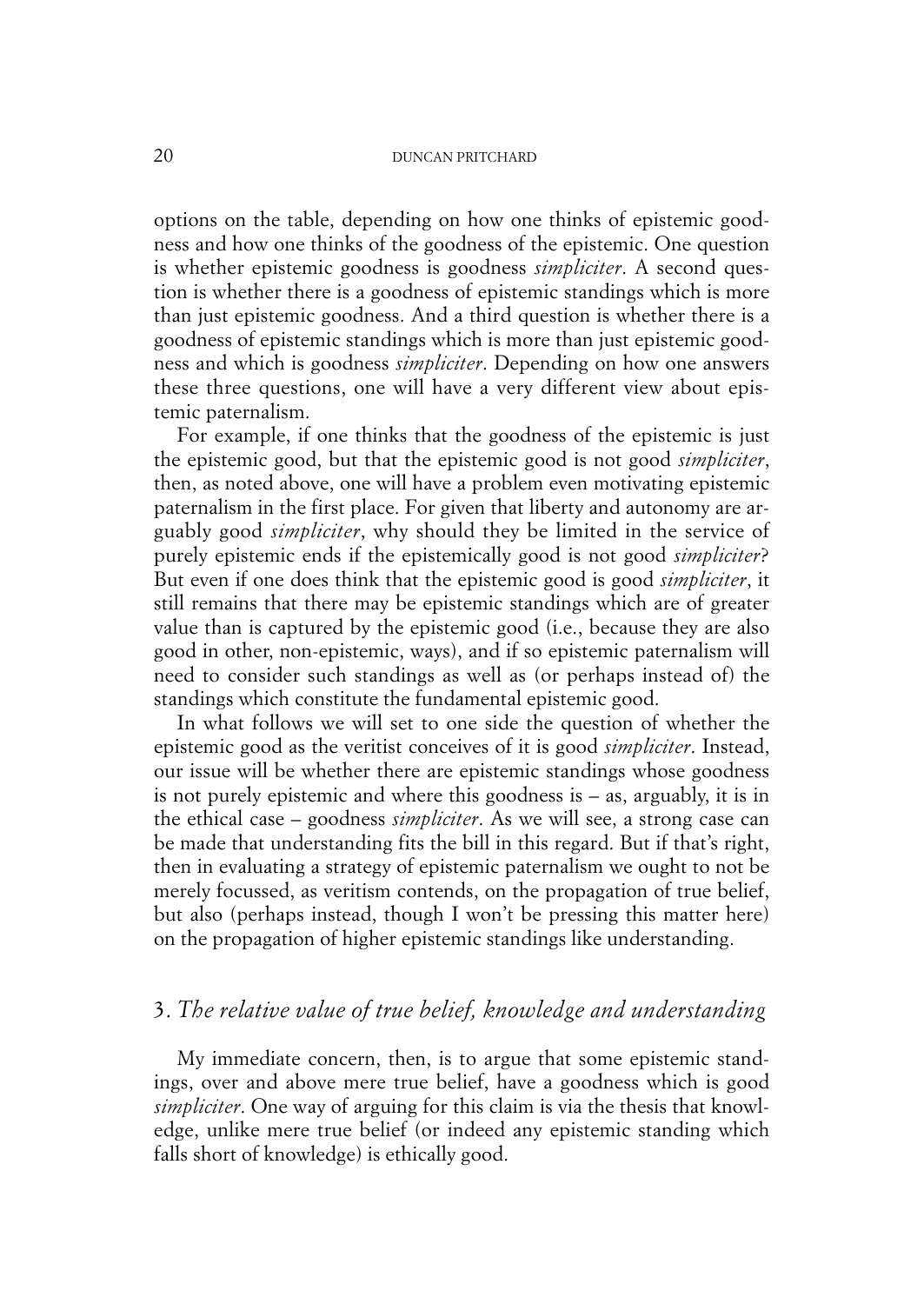A number of authors have advanced this claim, but to cut to the quick let us give our own presentation of it:

## *The Ethical Goodness of Knowledge*

(KP1) Achievements are successes that are because of one's ability.

(KP2) Knowledge is cognitive success that is because of one's cognitive ability.

(KC1) Knowledge is cognitive achievement. [From (KP1), (KP2)]

(KP3) Achievements are ethically good.

(KC2) Knowledge is ethically good. [From (KC1), (KP3)]

Let's take a moment to look at the motivation for each of these claims. The motivation for (KP2) comes from robust virtue-theoretic accounts of knowledge. <sup>14</sup> According to virtue-theoretic theories, knowledge is the product of cognitive ability, or virtue. <sup>15</sup> The mere conjunction of cognitive success (i.e., true belief) and cognitive ability will not suffice for knowledge, however, since it is very easy to 'Gettierize' such a conjunction by imagining a case where the cognitive success is only luckily related to the cognitive ability. This is why robust virtue epistemologists demand that the cognitive success should be *because of* the cognitive ability in play.

With knowledge so construed, however, it is natural to regard it as merely falling under a general type of performance where one's success is creditable to (i.e., because of) one's ability and not other factors (such as luck). This more general type of performance is achievement, where knowledge is now just a specifically cognitive type of achievement. We thus get the argument from (KP1) and (KP2) to (KC1).

Now (KP3) might look to be the hard sell here, in that it is far from obvious that achievements are ethically good. But on reflection this does seem to have a fair degree of plausibility. Ethics, broadly conceived anyway (i.e., such that it is more than just morality), is concerned with the good life, the life of flourishing. Here is the question. Are achievements, so conceived, a key part of such a life? Well, plausibly they are. For imagine a life full of success and ability, but where the successes were never creditable to the agent's ability but instead due to, say, divine intervention, or dumb luck. Wouldn't such a life be impoverished as a result?

<sup>14</sup> For some of the key defences of robust virtue epistemology, see Sosa (1988; 1991; 2007; 2009*a*), Zagzebski (1996; 1999) and Greco (2003; 2007; 2008; 2009*a*; 2009*b*; 2009*c*).

<sup>&</sup>lt;sup>15</sup> The identification of cognitive ability with intellectual virtue is thought by some in the literature to be contentious, the thought being that there is much more to intellectual virtue than mere cognitive ability. Since nothing hangs on this point for our purposes, I will be setting this potential complication to one side in what follows.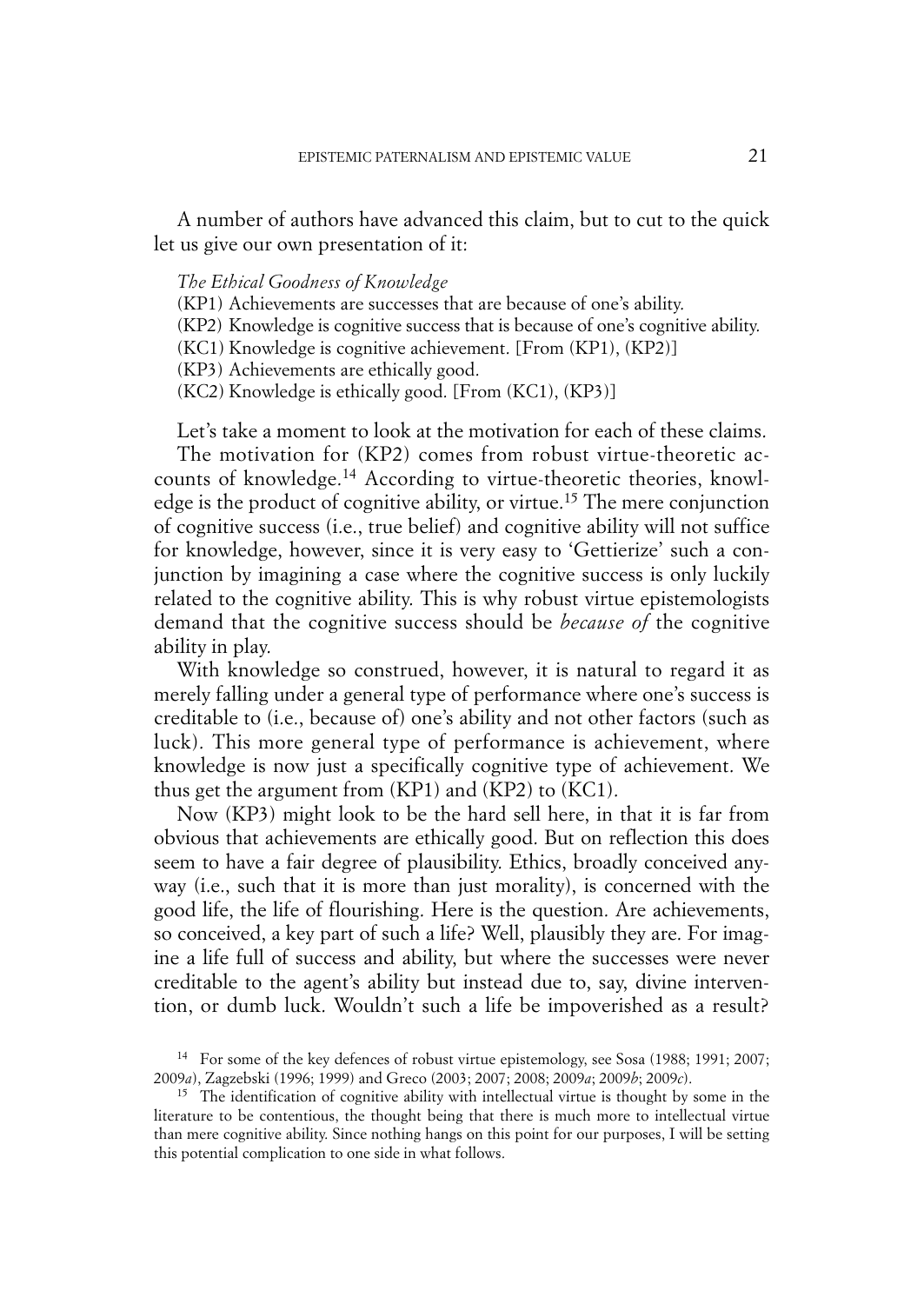More generally, all other things being equal, wouldn't one prefer to succeed because of one's ability rather than because of luck or the interference of others? I think the intuition in play here is that achievements reflect our agency genuinely – rather than merely apparently – acting on the world, where this is something that is a key ingredient to a good life. 16

With (KC1) and (KP3) in play, however, then the ultimate conclusion of this argument follows, such that knowledge is of ethical value. It is clearly implicit here that ethical goodness – or at least the kind of ethical goodness at issue in the argument – is goodness *simpliciter*, in the sense specified above that it is a consideration that goes into the mix when we consider the all-things-considered goodness of something. (Indeed, I take it that the claim in play here is that this goodness *simpliciter* is a *pro tanto* goodness, but I won't press this point here).

Moreover, although the argument as expressed doesn't make this explicit, it is also clear that this way of thinking about the value of knowledge is meant to explain why knowledge is distinctively valuable in a way that that which falls short of knowledge isn't. <sup>17</sup> For example, mere cognitive success, like the mere conjunction of cognitive success and cognitive ability, lacks the distinctive properties that mark out cognitive achievement (and thus, on this view, knowledge), and which make the latter uniquely (at least compared with lesser epistemic standings anyway) deserving of this particular kind of goodness. No wonder, then, that we as epistemologists have been so concerned to focus on knowledge to the exclusion of other epistemic standings.

Unfortunately, I don't think this argument for the ethical value of knowledge works, though ultimately it isn't that important to what I'm up to in this paper whether or not this argument is successful. I will explain why this is the case below, but for now let me briefly review what I think is wrong and what I think is right about this argument.

For more on this point, see Pritchard (2010).

<sup>17</sup> That is, it answers a challenge which I have elsewhere termed the 'tertiary' value problem for knowledge. The 'primary' value problem for knowledge is the *Meno*-style challenge of explaining how knowledge is more valuable than mere true belief. (As noted in endnote 12, one should not equate the primary value problem with the swamping problem – though many do – since only the latter is specifically concerned with the greater *epistemic* value of knowledge over mere true belief). The 'secondary' value problem for knowledge is the challenge to explain how knowledge is more valuable than that which falls short of knowledge. Finally, the 'tertiary' value problem is the challenge to explain why knowledge is more valuable, as a matter of kind and not merely degree, than that which falls short of knowledge. For further discussion of this taxonomy of value problems for knowledge, see Pritchard (2009*b*) and Pritchard, Millar *&* Haddock (2010, ch. 1). See also Pritchard (2007) and Pritchard *&* Turri (2011).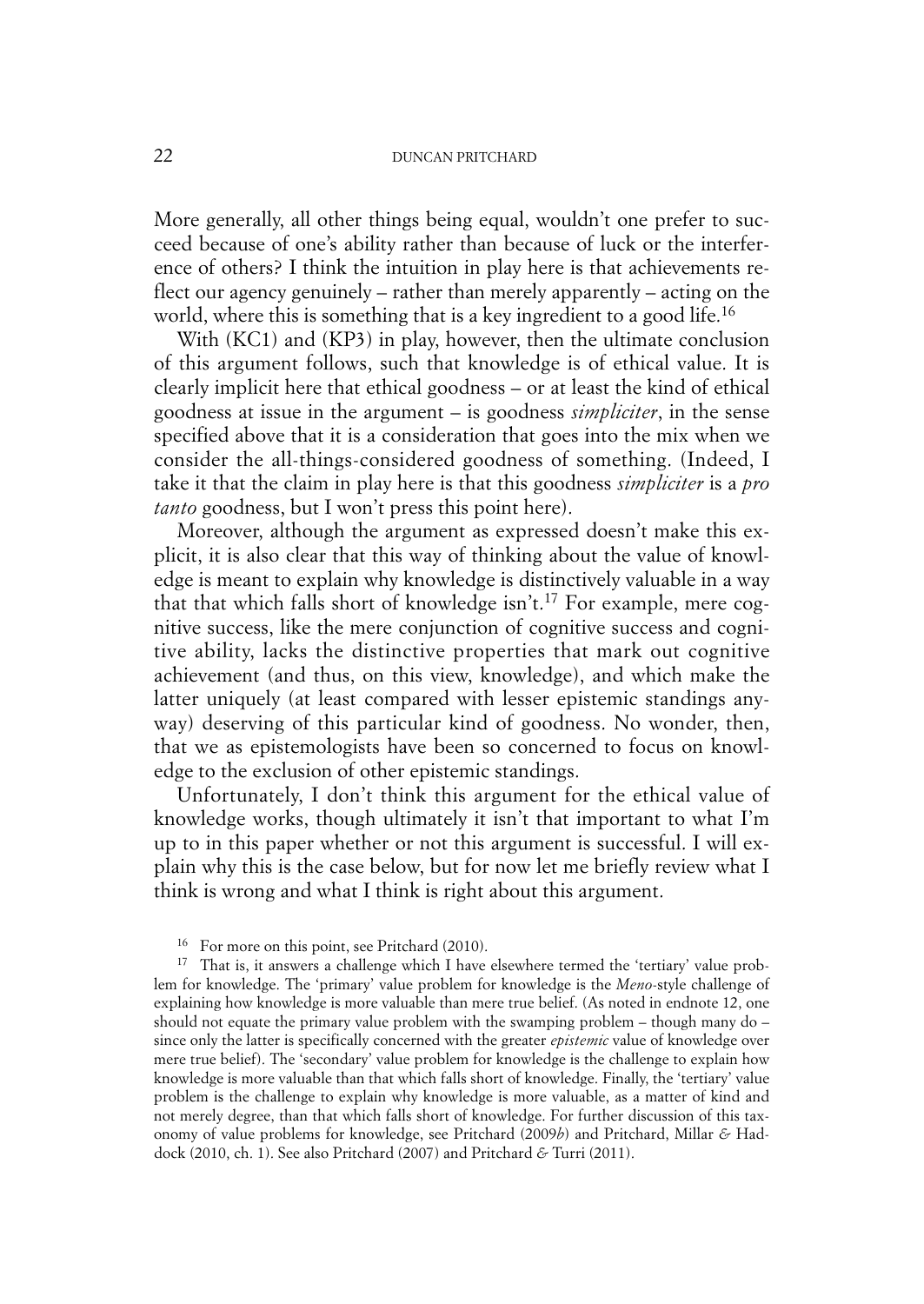Let's start with what seems to be the weakest point – *viz*., (KP3). I think that as achievements are characterised in (KP1), this claim is not very plausible. For note that all kinds of activities will satisfy the rubric for achievements laid down by (KP1). In particular, some very trivial activities, such as merely raising one's arm, will count as achievements by the lights of (KP1). But I think this is to unduly stretch the ordinary language notion of an achievement. In any case, there surely is no intuition that merely raising one's arm is something that is of ethical value, and hence good *simpliciter*.

But that problem needn't mean that the underlying claim at issue in (KP3) is without merit. Perhaps it just needs qualification. For example, consider *strong achievements*, where these are successes that are because of one's ability and which either (i) involve a significant level of skill, or (ii) involve the overcoming of a significant obstacle to one's success. Merely raising one's hand is not a strong achievement, though raising one's hand when one is recovering from an operation on one's arm might be. Conversely, that a great tennis player like Novak Djokovic can strike a fantastic shot with ease does not disqualify it as a strong achievement, in virtue of the level of skill being exhibited. 18

So suppose we replace  $(P3)$  with  $(P3^*)$ :

(P3\*) Strong achievements are ethically good.

That is, suppose we argue that it is only strong achievements which have the goodness at issue in the argument above. I suggest that  $(P3^*)$  is at least more compelling than (P3), in that the kind of performance that someone who is recovering from an operation on their arm undertakes when lifting their arm is more plausibly part of the life of flourishing than the kind of performance undertaken by someone who, in normal circumstances, simply raises their arm.

Replacing  $(P3)$  with  $(P3^*)$  will not help the proponent of this argument though, in that with this premise so formulated it's no longer clear that the rest of the argument follows. After all, even if one is persuaded by the general claim that knowledge is a form of achievement, in the sense of a cognitive success that is because of one's cognitive ability, one will surely

<sup>18</sup> One's concern with (KP3) might not just with the idea of easy achievements though, since one might also be concerned that this claim is in tension with the idea of *wicked* achievements, like the 'achievements' of the serial killer. I explore this concern in some detail in Pritchard, Millar *&* Haddock (2010, ch. 2), and ultimately claim that it is a much less pressing objection to (KP3) than the objection just considered regarding trivial (and unskilful) 'achievements'. See also Pritchard (2010).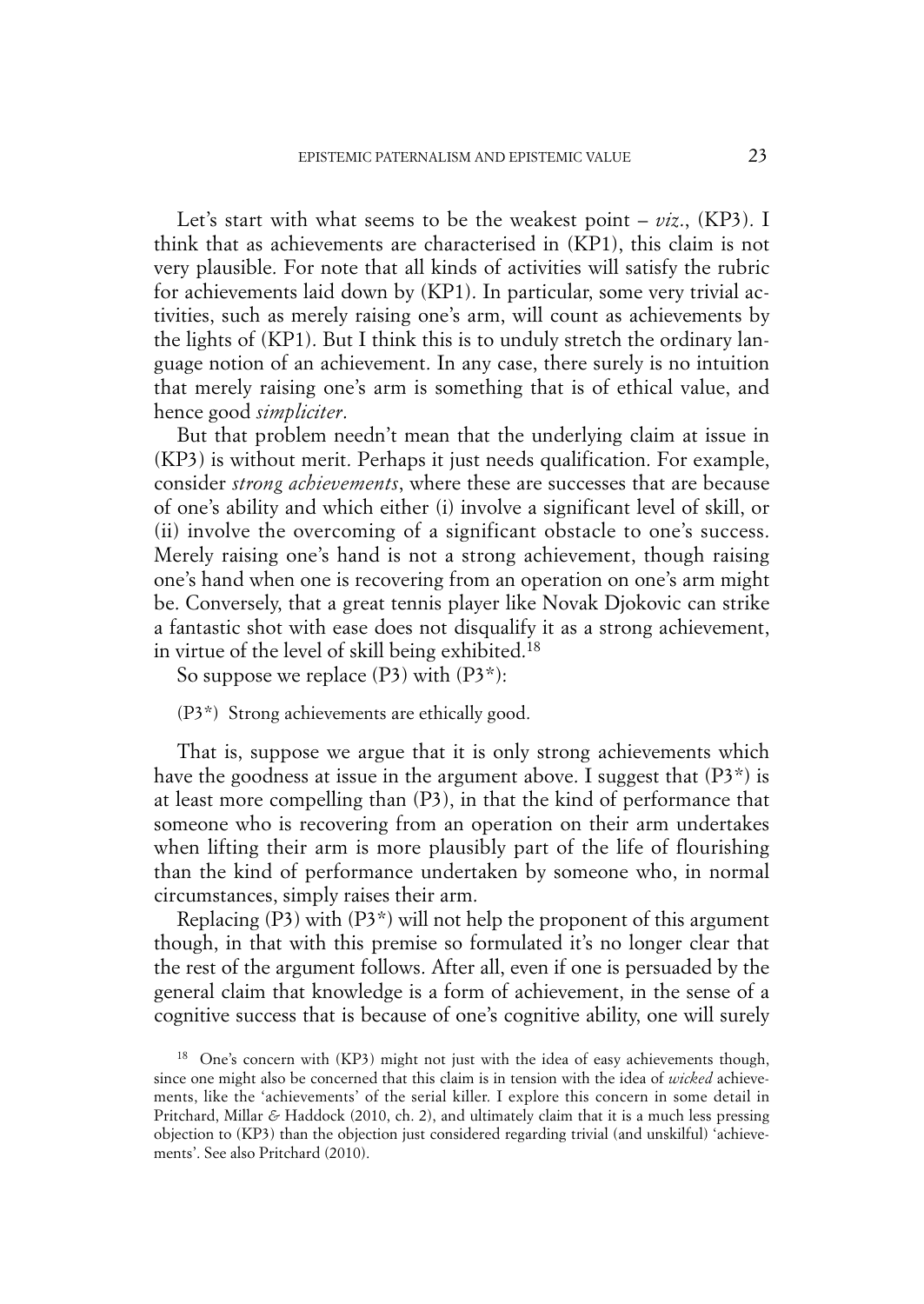find the claim that knowledge is a *strong* cognitive achievement hard to swallow. After all, such a conception of knowledge seems unduly restrictive given how essentially passive and artless much of our acquisition of knowledge (e.g., of our immediate environment) seems to be.

The proponent of this argument for the ethical goodness of knowledge is thus faced with a dilemma. On the one hand, insofar as they have an argument which motivates the idea that cognitive achievements are ethically valuable, then they are restricted to a conception of cognitive achievements on which it isn't plausible that knowledge is a cognitive achievement, so conceived. Or else they have a plausible story about how knowledge should be understood as a cognitive achievement, but don't have a compelling account available to them of why knowledge, so conceived, should be thought to be ethically valuable.

Rather than trying to resolve this dilemma – which I think is irresolvable, though that's a matter for another occasion<sup>19</sup> – I think we should instead attend to an interesting issue that surfaces out of this dilemma. For while the idea that knowledge, *qua* cognitive achievement, is ethically valuable has been seen to be contentious, the idea that strong cognitive achievements in virtue of being a type of strong achievement *simpliciter* are ethically valuable is still in play. And, in fact, that claim is rather plausible.

Take first the claim that strong achievements *simpliciter* are ethically valuable. Imagine, for example, a life filled with successes but where those successes are down to luck rather than one's ability. Or imagine a life which, while full of achievement, only ever involves the weak kind of achievement which involves neither a significant level of ability nor the overcoming of a significant obstacle. Wouldn't such lives be substantially impoverished as a result?20

Now, of course, the special value being assigned to strong achievements *simpliciter* here is defeasible, in that other factors could ensure that all-things-considered any particular strong achievement is not valuable (or of limited value, or even disvaluable). (That said, it may be that the special value of strong achievements, while defeasible, is nonetheless *pro tanto*, though I won't press this point here). But this claim is enough for our purposes, for the point remains that strong achievement is the kind of thing which is ethically good, and thus good *simpliciter*.

The issue then rests on whether the special value that attaches to

<sup>19</sup> I discuss this dilemma in more detail in Pritchard (2009*b*; 2012) and Pritchard, Millar *&* Haddock (2010, ch. 2).

<sup>&</sup>lt;sup>20</sup> For more on this point, see Pritchard (2010).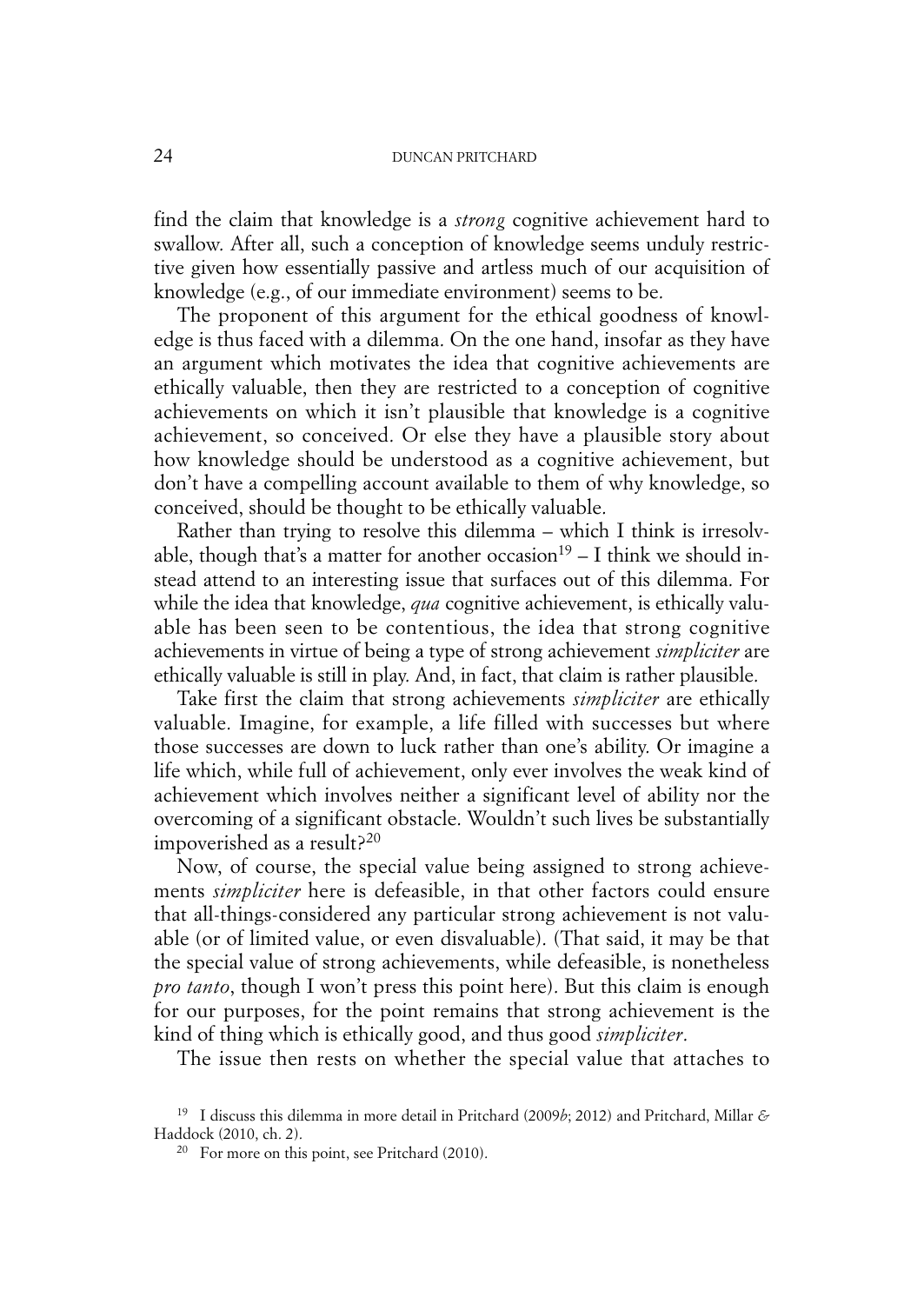strong achievements *simpliciter* carries over to the specific category of strong cognitive achievements. There is every reason to think that it does. Indeed, a life of flourishing surely involves agents employing not just moral virtue but also intellectual virtue. So insofar as strong achievements *simpliciter* are a key part of such a good life, then one would expect this to include strong cognitive achievements also, where these are creditable to the agent's exercise of intellectual virtue.

There is of course more to be said on this point, but I hope I have done enough here to at least make a *prima facie* case for the claim that strong cognitive achievements have a special ethical value. One way of illustrating the importance of this point for our purposes is to consider the special value of understanding why such-and-such is the case (henceforth just 'understanding'). <sup>21</sup> As I've argued elsewhere see Pritchard (2009*a*) and Pritchard, Millar *&* Haddock (2010, ch. 4) understanding, unlike knowledge, essentially involves strong cognitive achievement.

For example, while knowledge can be gained passively and/or artlessly, understanding always requires either overcoming a significant obstacle or else the exercise of a significant level of cognitive skill. A child may passively come to know that his house has burned down because someone authoritative person told him (like a parent), but he doesn't thereby understand why it burnt down. Indeed, a child may passively come to know via the same route that the house burnt down because (say) of faulty wiring, but unless he is able to get an intellectual grip on how faulty wiring can cause a fire, then he won't thereby have any understanding of this event. <sup>22</sup> Conversely, while understanding can sometimes come to one immediately, without one having to do anything specific to gain it, this is because one is bringing to bear special cognitive skills. Sherlock Holmes, for example, might well understand immediately why the house is alight, but that's just because of his prodigious cognitive skills. 23

If understanding does involve strong cognitive achievement, and if

<sup>&</sup>lt;sup>21</sup> What I say here about understanding why such-and-such is the case can be adapted to apply to other forms of understanding, such as understanding a subject matter, but this raises complications that I have not the space to cover here, which is why I am focusing on this specific type of understanding.

 $\frac{22}{22}$  I have argued elsewhere that one can also have understanding while lacking the corresponding knowledge, on account of how understanding, unlike knowledge, is compatible with a certain kind of epistemic luck. See Pritchard (2009*a*) and Pritchard, Millar *&* Haddock (2010, ch. 4).

<sup>&</sup>lt;sup>23</sup> This is not to suggest that only someone with prodigious cognitive skills can gain immediate understanding. The point is just that a significant level of cognitive skill is required.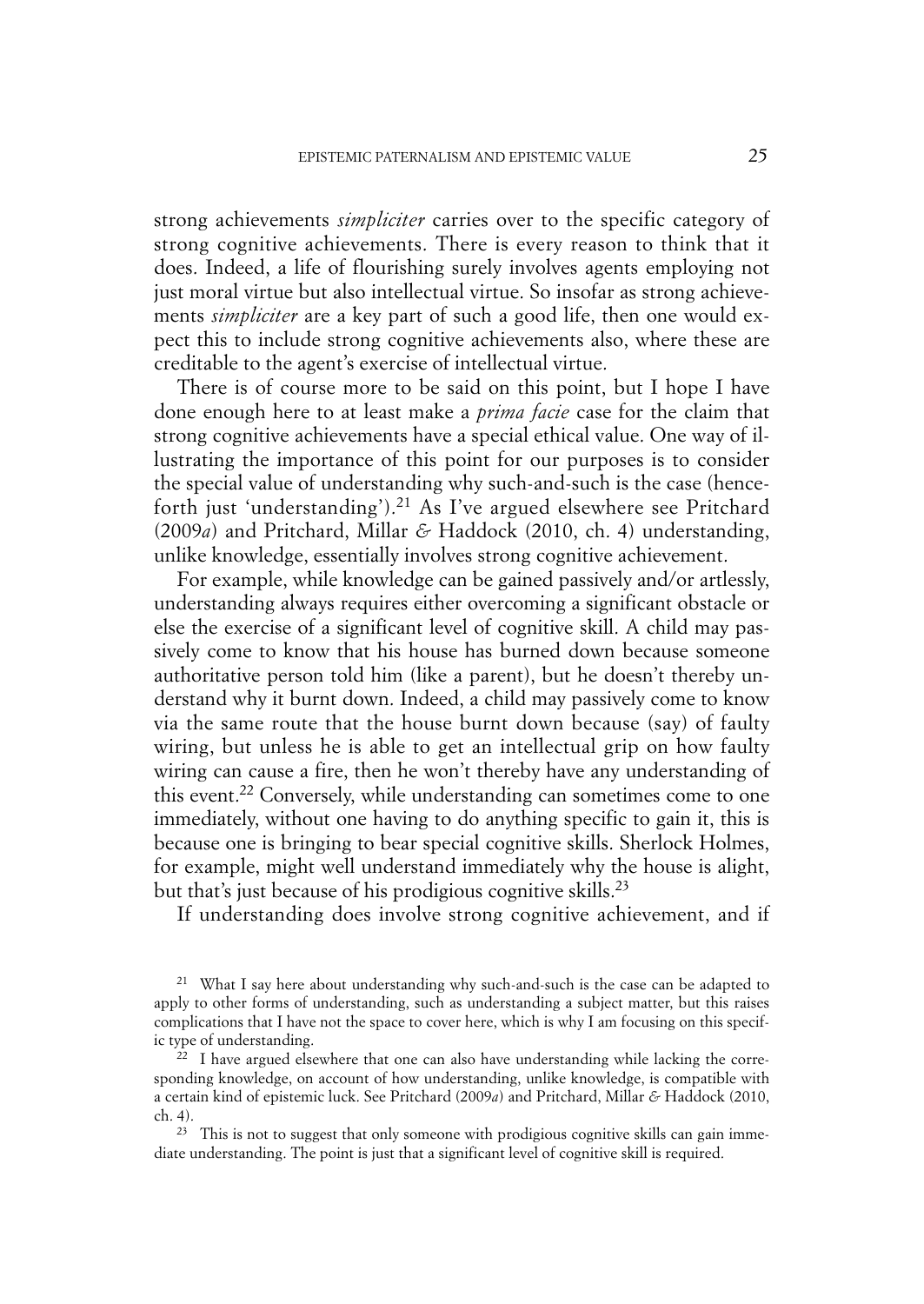one grants the earlier point that strong cognitive achievements have a special ethical value, then this can go some way to explaining the commonly held conviction amongst epistemologists that understanding is of special value. <sup>24</sup> Of particular interest for our purposes, however, is the idea that if understanding has this special value, then it ought to have a role to play in an evaluation of any instance of epistemic paternalism.

# 4. *Epistemic paternalism, reconsidered*

Let's review where we are. We have seen that in talking of epistemic value we need to be careful to distinguish between, on the one hand, the value of the epistemic and, on the other hand, a specific kind of value which is epistemic. Veritism is specifically a thesis about the nature of epistemic value, and we saw that this provides the view with a straightforward way of dealing with the swamping problem (on account of how the greater value of knowledge over mere true belief does not entail that knowledge is of greater epistemic value than mere true belief).

Once we mark this distinction, however, then this raises a number of questions which veritism must confront if it is to motivate a form of epistemic paternalism. One immediate question concerns the veritistic motivation for epistemic paternalism. If the veritist wants to motivate a strategy of epistemic paternalism purely on the basis that this promotes the epistemic good as the veritist conceives of it, then it is vital that the veritist can show that what is epistemically good is good *simpliciter*. For without that thesis there is no obvious reason why an agent's liberty should be constrained in order to further such epistemic ends. Fortunately for the veritist, we saw above that there is at least a *prima facie* argument for this thesis.

The more fundamental question that is raised by this distinction, however, is that even if the epistemically good is good *simpliciter*, it still remains that the value of certain epistemic standings may not be a specifically epistemic value. Moreover, the value that attaches to these epistemic standings might be weightier than that with attaches to mere true belief. If that is right, then the veritistic focus when it comes to epistemic paternalism on whether such a strategy promotes true belief may be unduly restrictive, in that in evaluating a strategy of epistemic paternalism

<sup>24</sup> See, for example, Elgin (1996; 2004; 2009), Zagzebski (2001), Kvanvig (2003) and Riggs (2009).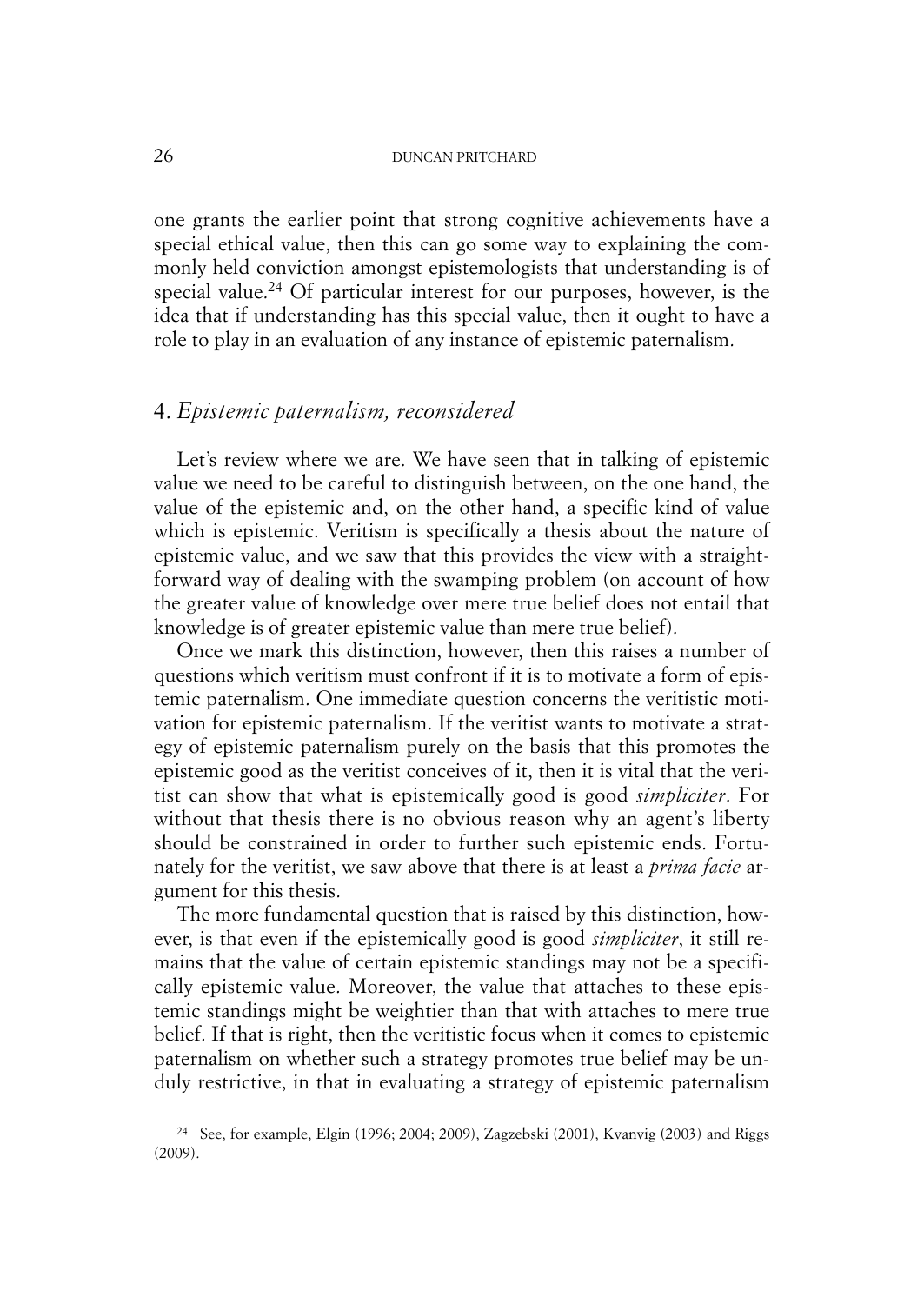we should also be considering the further issue of whether this strategy promotes these other epistemic standings.

This point was illustrated above by considering the putative ethical value of certain epistemic standings. We saw that while the case that has been made for the ethical value of knowledge in the recent literature is not ultimately persuasive, much of the argumentative support for this claim can be adapted to make a case for the ethical value of understanding. If that's correct, then in evaluating the merits of a strategy of epistemic paternalism we should consider not only whether it promotes true belief, but also whether it promotes understanding too (indeed, we might well think we should be more concerned about whether it promotes the latter).

I think that once we reflect about it, this conclusion is actually what we would expect. As noted above, in the personal realm the most obvious day-to-day example of paternalistic practices is (as the name suggests) found in a parent's relationship to their child. Moreover, some of the paternalism in play in this regard is clearly epistemic in nature, as it involves the parent exercising control over the epistemic environment of the child by, for example, limiting exposure to certain sources of information. For example, if a parent thought that their child might be taken in by the joke history book that they have on their shelves, then they might well be inclined to move it out of reach.

Interestingly, the epistemic paternalist strategies employed by parents are not exclusively concerned with ensuring that their offspring gain true beliefs rather than false ones. Indeed, I take it that one very natural role for a parent to take is to try to put their child in a position where they can come to find things out for themselves, and thereby attain an understanding of the relevant subject matter. While there might be occasions where simply 'feeding' the child the truth may be the best strategy, clearly where circumstances permit it is more beneficial to the child to be fed the information she needs in order to determine the answer for themselves (e.g., by guiding them to a reliable information source and showing them how to make best use of it). The child's epistemic good is thus paternalistically furthered by its parents by their promotion not only of true belief but also of the child's capacity for understanding. 25

<sup>&</sup>lt;sup>25</sup> The way in which parents monitor their child's epistemic environment has been extensively discussed in the recent literature on the epistemology of testimony. For an excellent recent discussion of this phenomenon, see Goldberg (2008). For further more general discussion of epistemic monitoring, including where it includes cases where the epistemic environment be-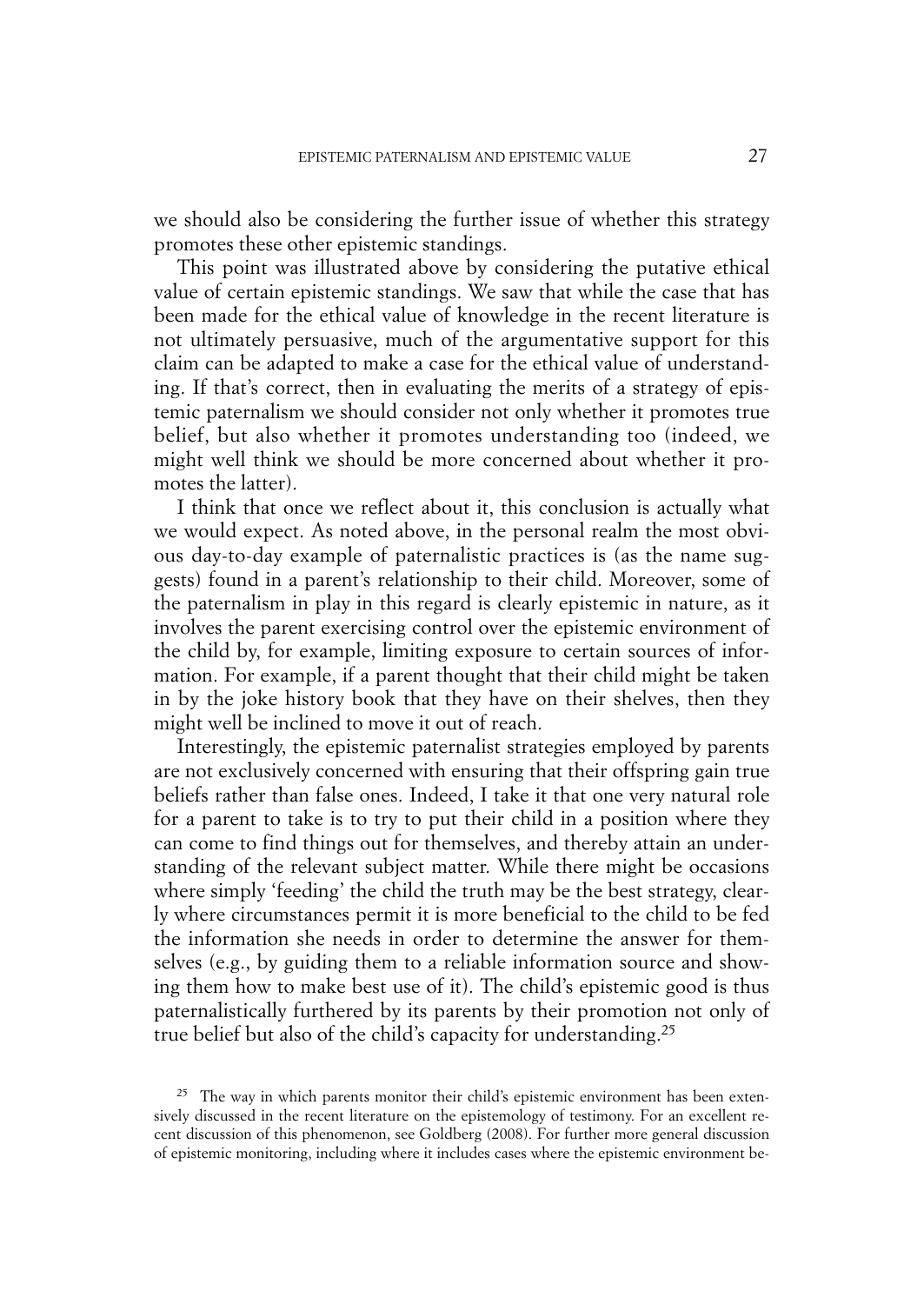What goods are being promoted by these paternalistic strategies? Clearly, there is a practical utility in children gaining true as opposed false beliefs about a certain subject matter (they will do better on exams, for example), and also to children gaining an understanding of that subject matter (where, I take it, the practical value of the latter is *ceteris paribus* typically greater than the practical value of the former). Arguably, as we have seen, there is also a specifically epistemic value involved in true belief, and which is thus also present in understanding to the extent that it involves true belief. That is, parents may well promote such goods because they (rightly) value the final goodness of truth.

But there is also a third category of good that the parents are likely promoting in pursuing these paternalistic strategies, which is the promotion of ethical goods. This is most obviously so where the epistemic paternalism concerns the promotion of understanding, since as we saw above, this is plausibly an epistemic standing which has a final value which is specifically ethical rather than epistemic, in that its goodness is a constitutive component of a life of flourishing. Indeed, I take it that most parents employ paternalistic epistemic strategies for at least partly this reason. For while parents no doubt care about the truth, and wish to instil this in their offspring, and while parents want children to have the kind of useful true beliefs that will enable them to prosper from a practical point of view, they also recognise that a good life is one in which children come to acquire a genuine understanding of a world around them (i.e., as opposed to merely having lots of true beliefs about this world). 26

We are now in a position to offer a more nuanced account of what epistemic paternalism might involve. First, let's sketch a scenario which might call for some variety of epistemic paternalism.

As is now well known, people are subject to various fairly systematic cognitive biases governing our judgements across a wide range of subject matters. It is also now a familiar point of social psychology that there are 'situational' elements that one can introduce to a subject's judgement context which will either neutralise or exacerbate these biases. For example, small, apparently irrelevant, changes in how a problem in posed can have a dramatic effect on whether the subject is able to resolve that problem.<sup>27</sup>

ing monitored is an adult's epistemic environment, see Goldberg (2005; 2010; 2011). See also Kallestrup *&* Pritchard (2012; 2013).

 $26$  One can find analogous claims about the goals of education in the epistemology of education literature. See, for example, Siegel (2003), Robertson (2009), and Pritchard (*forthcominga*).

<sup>&</sup>lt;sup>27</sup> For an excellent overview of the relevant empirical literature, see Doris (2002). See also Prinz (2009). For a comprehensive and up-to-date bibliographical survey of the literature on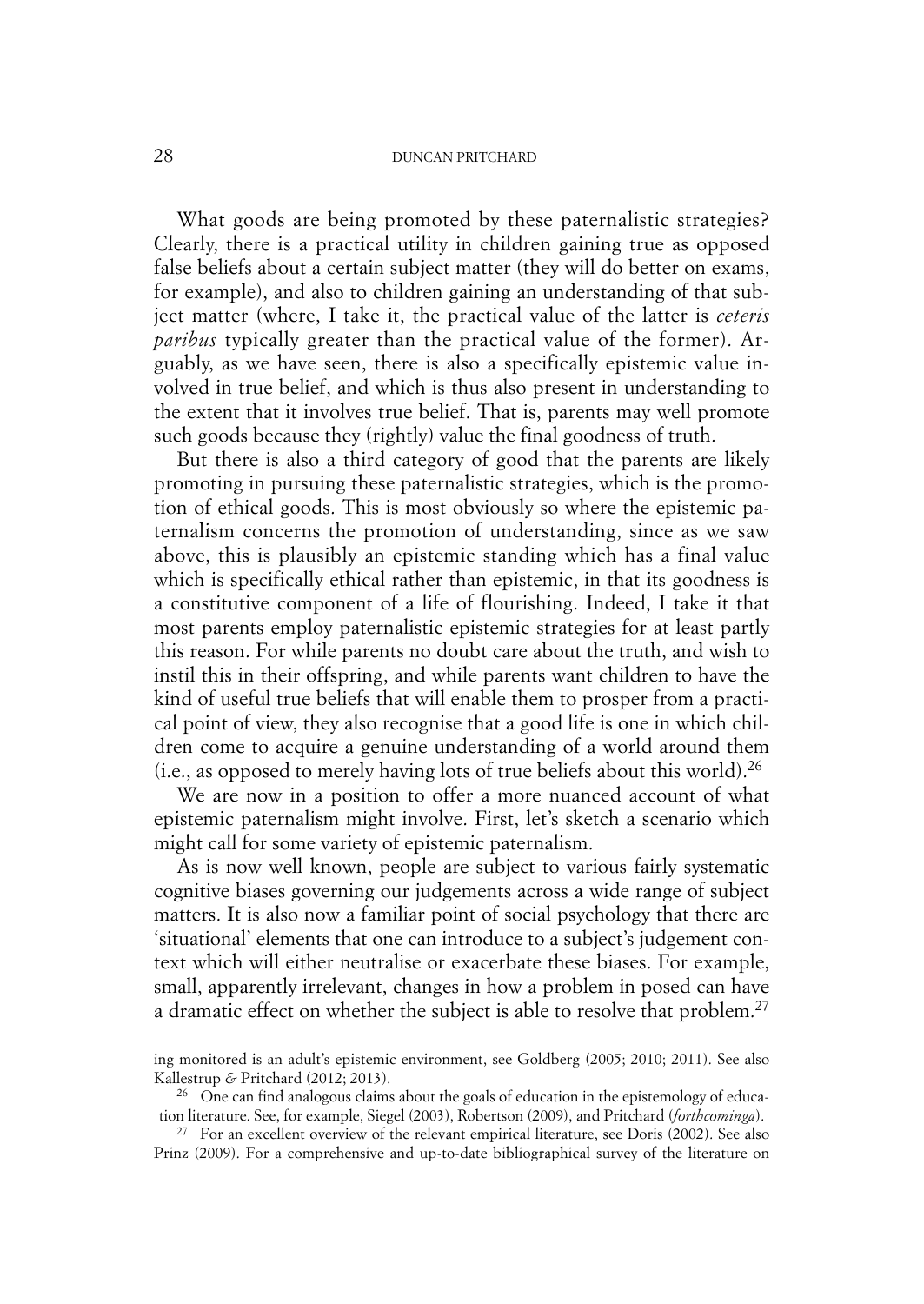Now imagine that one of these domains is practically important perhaps, say, it has a bearing on agents' financial arrangements in old age, and thus on agents' welfare, broadly conceived. If one could subtly influence the judgements made by agents in this domain without their explicit consent to ensure that they avoided cognitive biases and exercised correct judgement, then isn't there at least a *prima facie* case to do so?28

With paternalism as an option on the table, we can now conceive of three distinct ways in which matters might proceed which are delineated in terms of the goals to which the paternalistic strategy is directed towards. The first is a form of paternalism which is not specifically epistemic in any interesting sense. This is where one paternalistically promotes the relevant epistemic good in this case, the promotion of correct judgements within the domain purely because this serves a non-epistemic aim, such as promoting the welfare of the subjects concerned. Here the epistemic goods promoted are merely means to a further nonepistemic end, which is why this form of paternalism isn't specifically epistemic in a substantive sense. To reflect this point, call this *quasi-epistemic paternalism*.

At the other extreme, a second kind of paternalism which clearly is specifically epistemic would involve promoting these epistemic goods purely because of their epistemic goodness. On this view, even if the agents' welfare (or indeed any further non-epistemic good) weren't furthered by this paternalistic strategy, so long as the epistemic goods are enhanced to a degree compatible with other values e.g., so long as this paternalistic strategy did not unduly undermine the subjects' autonomy then the strategy would be pursued. Call this *robust epistemic paternalism*.

A less extreme form of epistemic paternalism, though still plausibly a distinctively epistemic form of paternalism, would be where one paternalistically promotes the epistemic goods purely because of their goodness (i.e., and not merely as a means to promote some other goods), but

situationism and its relevance to virtue theory (including both empirical and philosophical literature, and covering both historical and contemporary sources), see Alfano *&* Fairweather (*forthcoming*). For discussion of the some of the epistemological implications of situationism, see Axtell (2010), Baehr (2011, *passim*), Alfano (2012; 2013, part II; *forthcoming*), Hazlett (2013, *passim*), Doris *&* Olin (*forthcoming*), Fairweather *&* Montemayor (*forthcoming*), and Pritchard (*forthcoming*).

<sup>&</sup>lt;sup>28</sup> This is roughly what is proposed by a so-called 'nudge' approach to public policy, as expressed in Thaler *&* Sunstein (2008). Interestingly, this methodology has been endorsed by a number of governments, including the current UK government, which has its own dedicated 'nudge' public policy unit (called the 'Behavioural Insights Team'). For discussion of this approach to public policy, see Haynes *et al* (2012).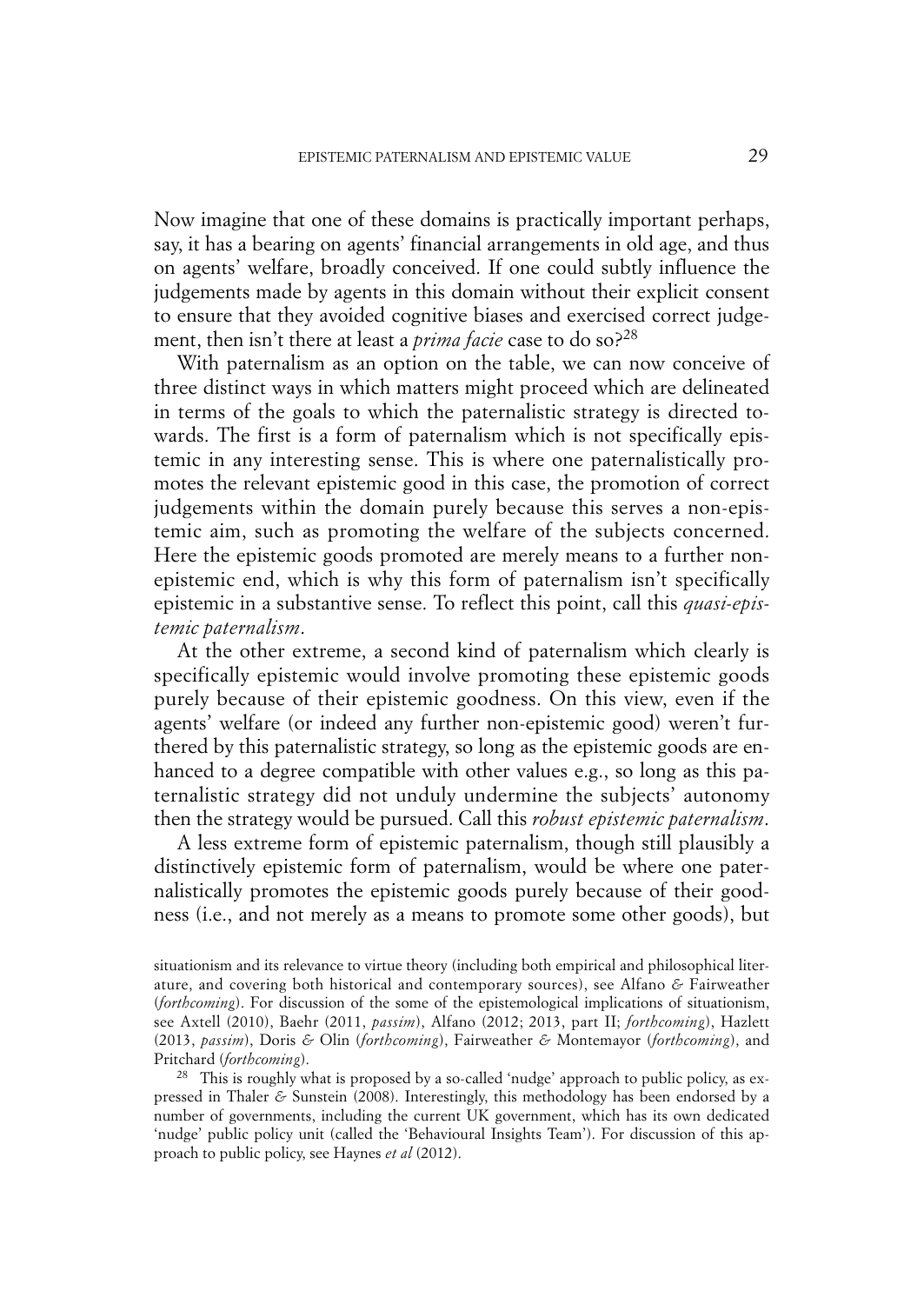where this goodness is not restricted to a specifically epistemic kind of goodness. So, for example, one might think it desirable to paternalistically promote the epistemic good within this domain even if it did not generate any wider benefits, such as in terms of the agents' welfare. Crucially, however, and unlike robust epistemic paternalism, the rationale for promoting the epistemic good would not be because of its exclusively epistemic value, but rather because the epistemic good was also of value in non-epistemic ways. Perhaps, for example, one holds that by promoting correct judgement in this domain the subjects concerned will attain epistemic goods like understanding which are valuable in their own right in virtue of their non-epistemic goodness (e.g., in virtue of an essential role they play in a life of flourishing). Call this *modest epistemic paternalism*.

The distinction between modest epistemic paternalism and *quasi*-epistemic paternalism is marked by whether the paternalism in question is ultimately motivated by the goal of promoting an epistemic good. Whereas *quasi*-epistemic paternalism is only concerned with the goal of promoting an epistemic good as a means of promoting a further non-epistemic good, modest epistemic paternalism is focussed on promoting the epistemic good in its own right. Unlike robust epistemic paternalism, however, modest epistemic paternalism is not solely concerned with promoting a specifically epistemic kind of goodness. The distinction between robust and modest epistemic paternalism thus reflects the distinction drawn earlier regarding epistemic value and the value of the epistemic.

We can set *quasi*-epistemic paternalism to one side for our purposes, since ultimately it does not raise questions about the merits of paternalistic strategies which are specific to epistemology. Let us then focus on modest and robust epistemic paternalism.

The latter will be the most controversial. Its plausibility will depend on whether epistemic goodness is good *simpliciter* i.e., whether it is the kind of thing than can plausibility go into the mix when determining all things considered goodness. For if the epistemic good is not good *simpliciter*, then it is hard to see why we would promote it at the expense of individual freedom and autonomy (which clearly are valuable *simpliciter*). We noted earlier that a *prima facie* case could be made for the goodness *simpliciter* of the epistemic, and to the extent that this case succeeds there is therefore a rationale for some degree of robust epistemic paternalism. Even then, however, given the relative weight accorded to such values as individual freedom and autonomy, there will be a challenge in play to demonstrate that the benefits on offer in terms of the epistemic good suffice to outweigh the disbenefits that such a strategy will produce.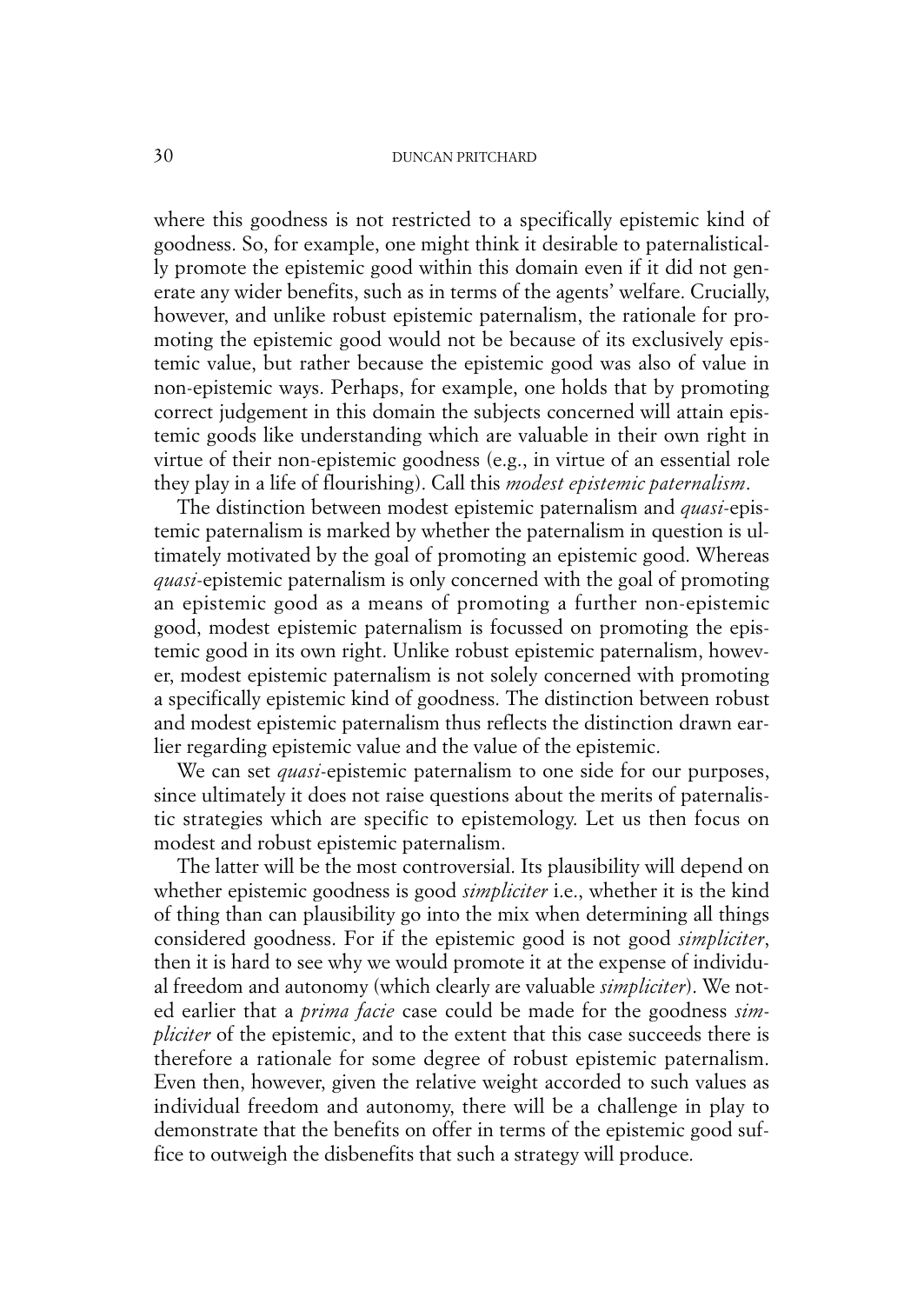The case for modest epistemic paternalism is much easier to make. We've seen above that plausibly there are epistemic standings, such as understanding, which have a value which extends beyond the epistemic. Moreover, this non-epistemic value that they possess is an even more credible candidate to be a kind of goodness which is good *simpliciter*. So long as the paternalistic strategy in play does not merely promote mere true belief, but also further epistemic standings, such as understanding, then it can in principle be defended in terms of how it generates epistemic goods which are both epistemically valuable and non-epistemically valuable, and where the goodness generated is at least in part goodness *simpliciter*. Even here, the challenge will be to demonstrate that the potential benefits outweigh the potential costs, but clearly the task in hand will be much easier than it was for robust epistemic paternalism.

## 5. *Concluding remarks*

I have argued that a more nuanced conception of epistemic goodness leads to a more subtle conception of epistemic paternalism. In so doing, I have shown that evaluating the prospects for epistemic paternalism is a more complex matter than we might have hitherto supposed. Interestingly, however, even despite this complexity we have also seen that there are genuine forms of epistemic paternalism which are in principle defensible. I want to close by noting two further complications and issues which are raised by the conception of epistemic value and epistemic paternalism offered here.

Consider first the problems that might be raised by competing epistemic goods. For example, a strategy that maximises an agent's true beliefs might actually *undermine* her prospects for gaining understanding. This might occur in a case where one obscures some relevant feature of the agent's environment because one is aware that if she were to attend to it then this would cause her to doubt some true propositions which she would otherwise believe. Even so, attending to this feature of her environment could be a crucial step towards gaining a proper understanding of her cognitive situation. By the same token, a strategy aimed at promoting the subject's understanding in such a case could actually undermine her prospects for gaining true beliefs.

Given that the potential for conflicting epistemic goods in this sense, this will clearly have implications for epistemic paternalist strategies. In particular, robust and modest epistemic paternalist strategies may well di-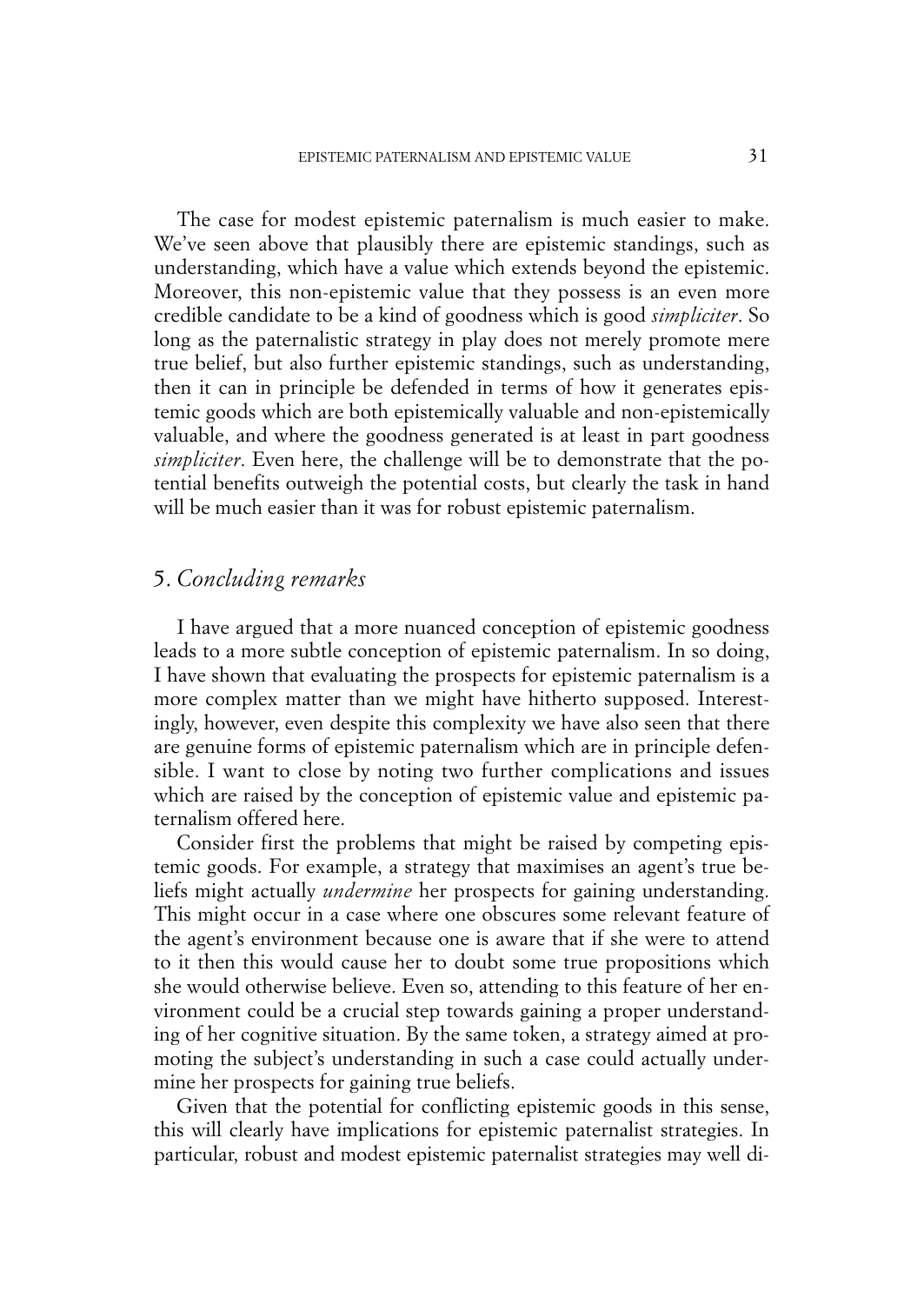verge quite considerably in terms of what they aim to achieve. So, for example, if one is pursuing a robust epistemic paternalism, and one follows veritism in taking the ultimate epistemic good to be true belief, then in the case just described one would presumably be content to promote the epistemic good of true belief over that of understanding. <sup>29</sup> In contrast, if one is pursuing a modest epistemic paternalism, and one holds that understanding is an epistemic good with a distinctive non-epistemic value, then one would presumably opt for a strategy which focuses on the promotion of understanding even at the expense of maximising true belief. If one holds that epistemic standings are valuable in a range of different ways, then the picture that emerges could potentially be even more complex, as one has to trade-off the promotion of some epistemic goods over others.

A second issue that should be borne in mind when we consider epistemic paternalism is the extent to which paternalism of this stripe could in the longer term be conducive to the subject's freedom and autonomy. In normal cases of paternalism one limits the subject's freedom and autonomy in order to promote wider ends, such as their welfare. As we have seen, the same limitation of individual freedom and autonomy would occur with epistemic paternalism. Interestingly, however, a form of epistemic paternalism which promoted epistemic goods like knowledge and understanding might well serve to *promote* the subject's freedom and autonomy over the longer term. After all, having a correct understanding of one's situation and of one's options can have a substantial bearing on one's ability to exercise one's freedom, and to take cognitive ownership of one's decisions in the manner of an autonomous individual. This means that epistemic paternalist strategies which promote epistemic goods could potentially thereby contribute to an agent's freedom and autonomy over the longer term, even while undermining freedom and autonomy over the short term. Where this is the case, it clearly will have a bearing on how we evaluate the legitimacy of these strategies. 30

 $30$  This paper was written while I was in receipt of a Phillip Leverhulme Prize, and I am grateful to them for their support. An earlier version of this paper was presented at the *Epistemic Inclusiveness and Trust* conference hosted by the *Social Epistemology Research Group* at the University of Copenhagen in August 2011, and I am grateful to the audience on this occasion for their feedback. Thanks also to Kristoffer Ahlstrom, Alvin Goldman, Klemens Kappel, Hilary Kornblith, Erik Olsson, Christian Piller, Mike Ridge, Shane Ryan and Ernest Sosa.

<sup>29</sup> I say 'presumably' because one option open to the veritist albeit an option not normally recognised as being open so far as much of mainstream epistemology is concerned is to maintain that the goal of maximizing true belief should not be understood in terms of simply aiming for the largest number of true beliefs on the part of the subject. For two excellent discussions of this point, see Treanor (2012, *forthcominga*). See also Pritchard (*forthcoming*).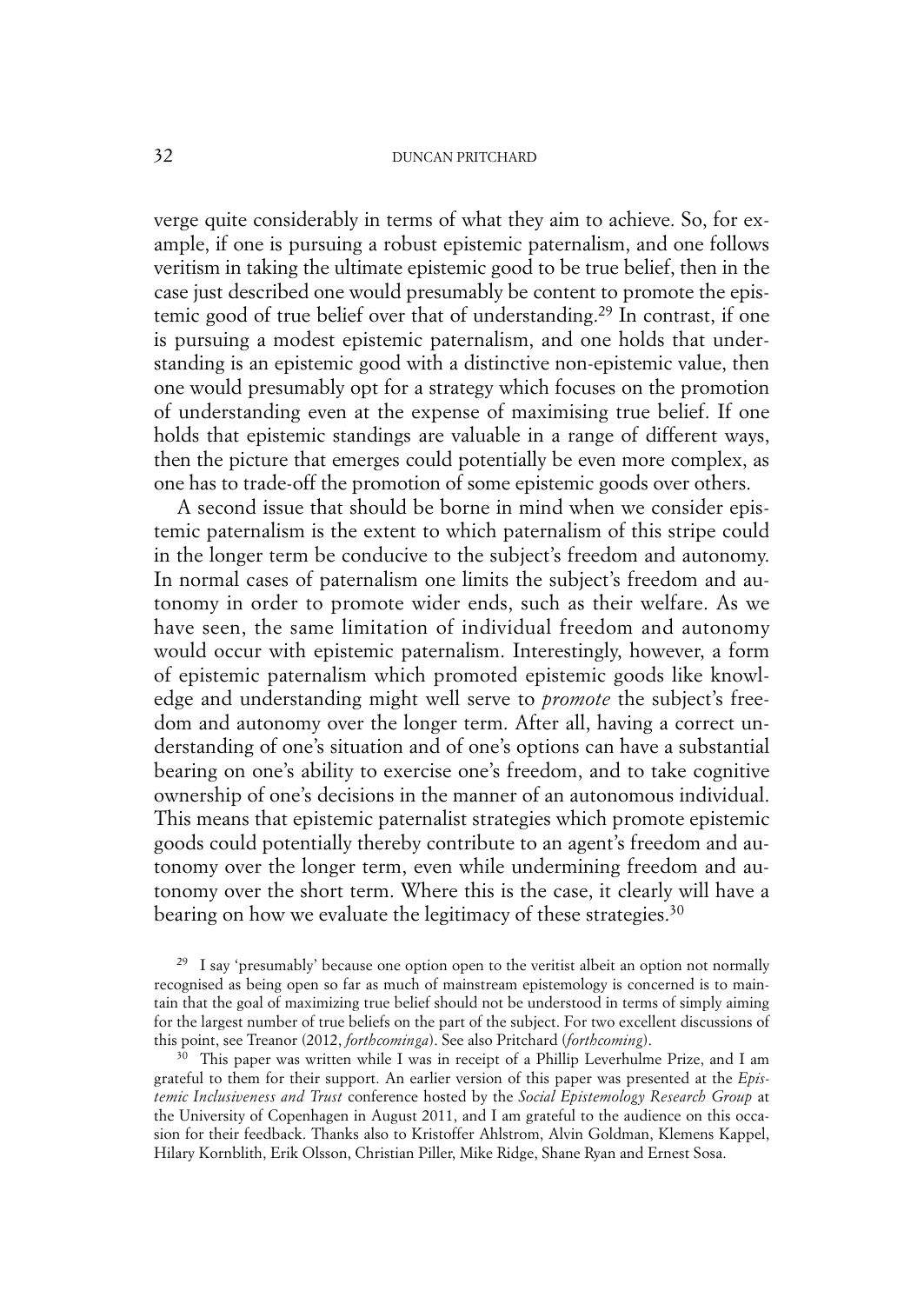## *References*

- Ahlstrom, Kristoffer H., 2011, "Epistemic Paternalism: A Defence", *manuscript*.
- Alfano, Mark, 2012, "Expanding the Situationist Challenge to Responsibilist Virtue Epistemology", in *Philosophical Quarterly*, 62: 223-249.
- Alfano, Mark, 2013, *Character as Moral Fiction*, Cambridge University Press, Cambridge.
- Alfano, Mark, *Forthcoming*, "Extending the Situationist Challenge to Reliabilism about Inference", in *Virtue Scientia: Bridges Between Philosophy of Science and Virtue Epistemology*, ed. A. Fairweather, Springer, Dordrecht, Holland.
- Alfano, Mark, Fairweather, Abrol, *Forthcoming*, "Situationism and Virtue Theory", in *Oxford Bibliographies: Philosophy*.
- Axtell, Guy, 2010, "Agency Ascriptions in Ethics and Epistemology: Or, Navigating Intersections, Narrow and Broad", in *Metaphilosophy*, 41: 73-94.
- Baehr, Jason, 2011, *The Inquiring Mind: On Intellectual Virtues and Virtue Epistemology*, Oxford University Press, Oxford.
- Brady, Michael S., Pritchard, Duncan H., 2003, *Moral and Epistemic Virtues*, eds., Blackwell, Oxford.
- David, Marian, 2001, "Truth as the Epistemic Goal", in *Knowledge, Truth, and Duty: Essays on Epistemic Justification, Virtue, and Responsibility*, ed. M. Steup, 151-169, Oxford University Press, Oxford.
- David, Marian, 2005, "Truth as the Primary Epistemic Goal: A Working Hypothesis", in *Contemporary Debates in Epistemology*, eds. E. Sosa *&* M. Steup, 296-312, Blackwell, Oxford.
- Doris, John, 2002, *Lack of Character: Personality and Moral Behaviour*, Cambridge University Press, Cambridge.
- Doris, John, Olin, Lauren, *Forthcoming*, "Vicious Minds: Virtue, Cognition, and Skepticism", in *Philosophical Studies*.
- Dworkin, Gerald, 2010, "Paternalism", in *Stanford Encyclopaedia of Philosophy*, ed. E. Zalta, http://plato.stanford.edu/entries/paternalism/.
- Elgin, Catherine, 1996, *Considered Judgement*, Princeton University Press, Princeton, NJ.
- Elgin, Catherine, 2004, "True Enough", in *Philosophical Issues*, 14: 113-131.
- Elgin, Catherine, 2009, "Is Understanding Factive?", in *Epistemic Value*, eds. A. Haddock, A. Millar *&* D. H. Pritchard, 322-330, Oxford University Press, Oxford.
- Fairweather, Abrol, Montemayor, Carlos, *Forthcoming*, "The Meeting of the Twain: Alfano on Situationism and Virtue Epistemology", in *Philosophical Quarterly*.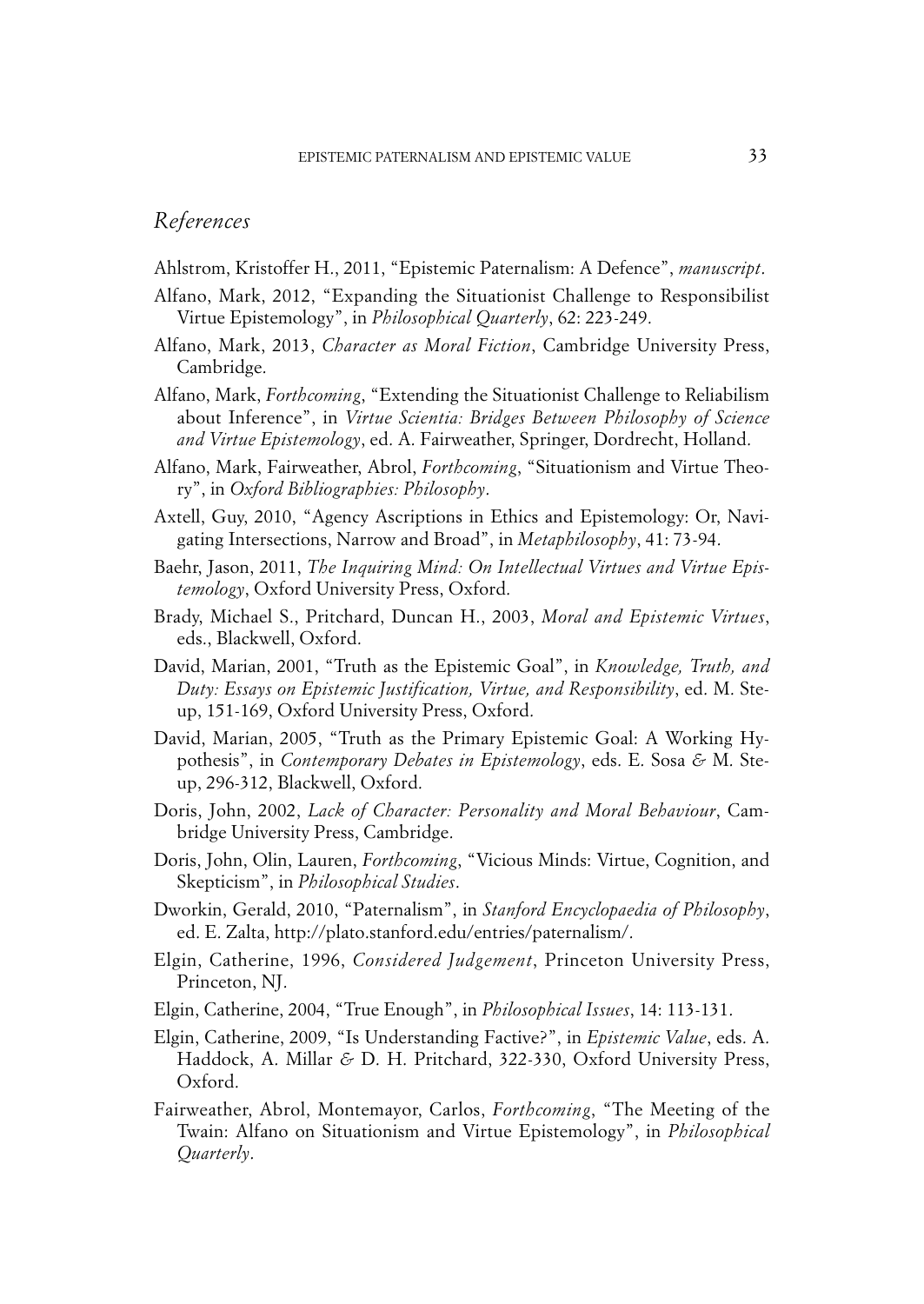Feinberg, Joel, 1986, *Harm to Self*, Oxford University Press, Oxford.

- Geach, Peter T., 1956, "Good and Evil", in *Analysis*, 17: 32-42.
- Goldberg, Sanford, 2005, "Testimonial Knowledge from Unsafe Testimony", in *Analysis*, 65: 302-311.
- Goldberg, Sanford, 2008, "Testimonial Knowledge in Early Childhood, Revisited", in *Philosophy and Phenomenological Research*, 76, 1-36.
- Goldberg, Sanford, 2010, *Relying on Others: An Essay in Epistemology*, Oxford University Press, Oxford.
- Goldberg, Sanford, 2011, "The Division of Epistemic Labour", in *Episteme*, 8: 112-125.
- Goldman, Alvin, 1991, "Epistemic Paternalism: Communication Control in Law and Society", in *Journal of Philosophy*, 88, 113-131.
- Goldman, Alvin, 1999, *Knowledge in a Social World*, Oxford University Press, Oxford.
- Goldman, Alvin, 2002, "The Unity of the Epistemic Virtues", in *Pathways to Knowledge: Private and Public*, Oxford University Press, Oxford: 51-72.
- Goldman, Alvin, Olsson, Erik J., 2009, "Reliabilism and the Value of Knowledge", in *Epistemic Value*, eds. A. Haddock, A. Millar *&* D. H. Pritchard, Oxford University Press, Oxford: 19-41.
- Greco, John, 2003, "Knowledge as Credit for True Belief", in *Intellectual Virtue: Perspectives from Ethics and Epistemology*, eds. M. DePaul *&* L. Zagzebski, Oxford University Press, Oxford: 111-134.
- Greco, John, 2007, "The Nature of Ability and the Purpose of Knowledge", in *Philosophical Issues*, 17: 57-69.
- Greco, John, 2008, "What's Wrong With Contextualism?", in *Philosophical Quarterly*, 58: 416-436.
- Greco, John, 2009*a*, *Achieving Knowledge*, Cambridge University Press, Cambridge.
- Greco, John, 2009*b*, "The Value Problem", in *Epistemic Value*, eds. A. Haddock, A. Millar *&* D. H. Pritchard, Oxford University Press, Oxford: 313-321.
- Greco, John, 2009*c*, "Knowledge and Success From Ability", in *Philosophical Studies*, 142: 17-26.
- Hazlett, Allan, 2013, *A Luxury of the Understanding: On the Value of True Belief*, Oxford University Press, Oxford.
- Haynes, Laura, Service, Owain, Goldacre, Ben, Torgerson, David, 2012, "Test, Learn, Adapt: Developing Public Policy with Randomised Controlled Trials", UK Cabinet Office Policy Paper, www.gov.uk/government/publications/testlearn-adapt-developing-public-policy-with-randomised-controlled-trials.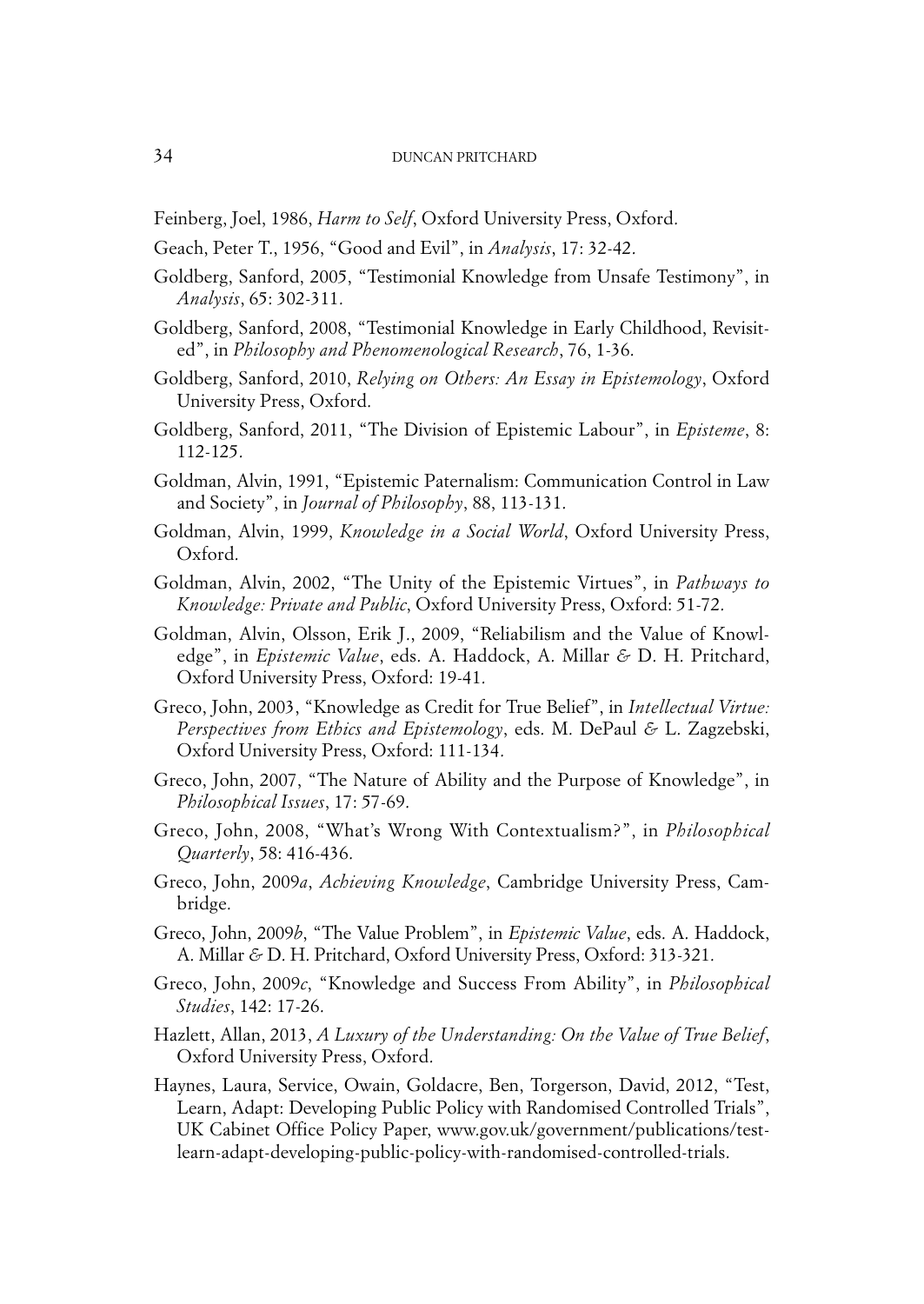- Jones, Ward, 1997, "Why Do We Value Knowledge?", in *American Philosophical Quarterly*, 34: 423-440.
- Kallestrup, Jesper, Pritchard, Duncan H., 2012, "Robust Virtue Epistemology and Epistemic Anti-Individualism", in *Pacific Philosophical Quarterly*, 93: 84-103.
- Kallestrup, Jesper, Pritchard, Duncan H., 2013, "Robust Virtue Epistemology and Epistemic Dependence", in *Knowledge, Virtue and Action: Putting Epistemic Virtues to Work*, eds. T. Henning *&* D. Schweikard, Routledge, London, ch. 11.
- Kleinig, John, 1983, *Paternalism*, Rowman and Allanheld, Totowa, NJ.
- Kvanvig, Jonathan, 2003, *The Value of Knowledge and the Pursuit of Understanding*, Cambridge University Press, Cambridge.
- Kvanvig, Jonathan, 2005, "Truth is not the Primary Epistemic Goal", in *Contemporary Debates in Epistemology*, eds. E. Sosa *&* M. Steup, Blackwell, Oxford: 285-296.
- Olsson, Erik J., 2007, "Reliabilism, Stability, and the Value of Knowledge", in *American Philosophical Quarterly*, 44: 343-355.
- Olsson, Erik J., 2009, "In Defence of the Conditional Probability Solution to the Swamping Problem", in *Grazer Philosophische Studien*, 79: 93-114.
- Percival, Philip, 2003, "The Pursuit of Epistemic Good", in *Metaphilosophy*, 34: 29-47; and reprinted in Brady *&* Pritchard, 2003: 29-46.
- Prinz, Jesse, 2009, "The Normativity Challenge: Cultural Psychology Provides the Real Threat to Virtue Ethics", in *Journal of Ethics,* 13: 117-144.
- Pritchard, Duncan H., 2007, "Recent Work on Epistemic Value", in *American Philosophical Quarterly*, 44: 85-110.
- Pritchard, Duncan H., 2009*a*, "Knowledge, Understanding and Epistemic Value", in *Epistemology (Royal Institute of Philosophy Lectures)*, ed. A. O'Hear, Cambridge University Press, Cambridge: 19-43.
- Pritchard, Duncan H., 2009*b*, "The Value of Knowledge", in *Harvard Review of Philosophy*, 16: 2-19.
- Pritchard, Duncan H., 2010, "Achievements, Luck and Value", in *Think*, 25: 1-12.
- Pritchard, Duncan H., 2011, "What is the Swamping Problem?", in *Reasons for Belief*, eds. A. Reisner *&* A. Steglich-Petersen, Cambridge University Press, Cambridge: 244-259.
- Pritchard, Duncan H., 2012, "Anti-Luck Virtue Epistemology", in *Journal of Philosophy*, 109: 247-279.
- Pritchard, Duncan H., *Forthcominga*, "Epistemic Virtue and the Epistemology of Education", in *Journal of Philosophy of Education*; to be reprinted in *Education and the Growth of Knowledge: Perspectives From Social and Virtue Epistemology*, ed. B. Kotzee, Blackwell, Oxford.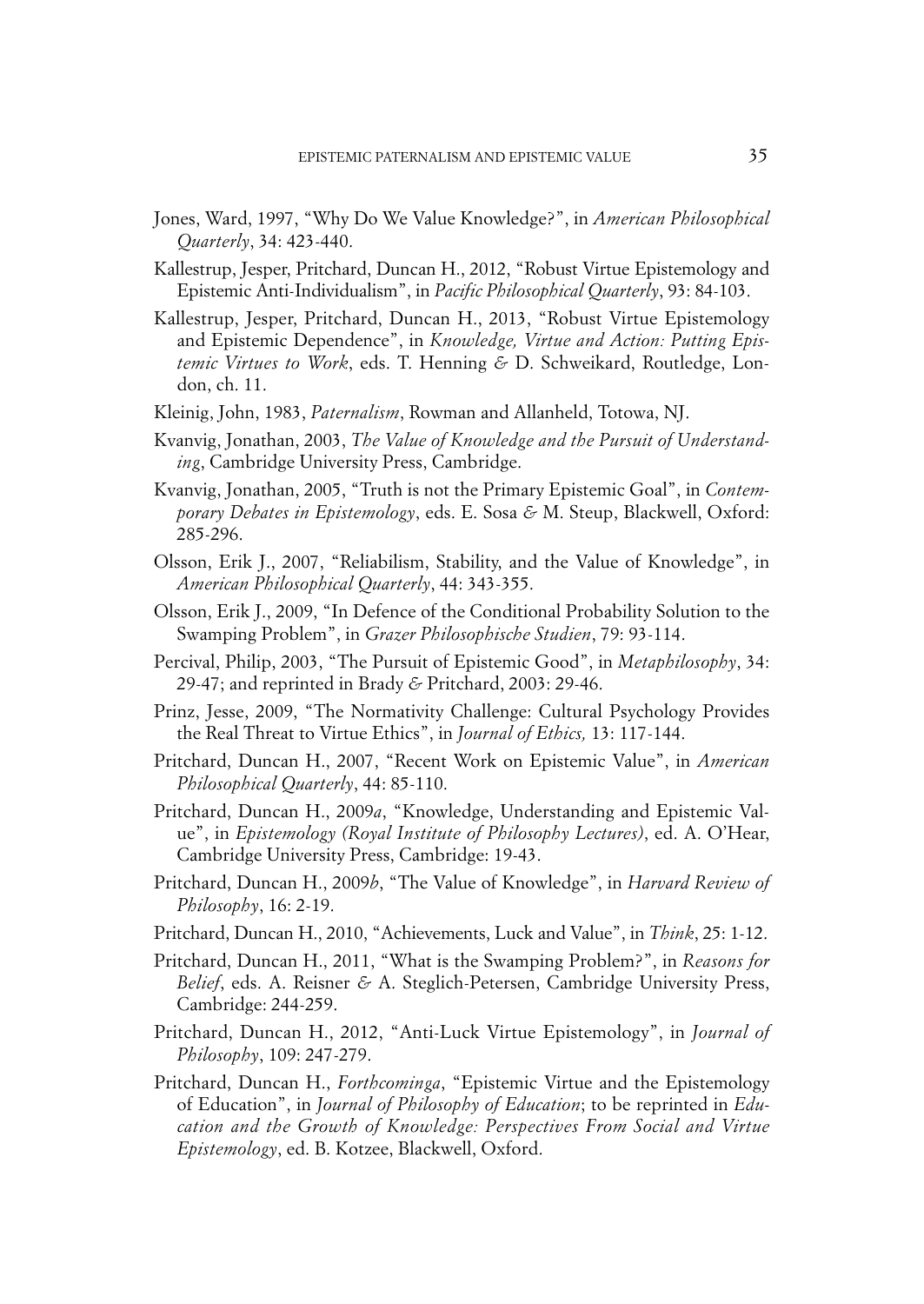- Pritchard, Duncan H., *Forthcomingb*, "Re-evaluating the Epistemic Situationist Challenge to Virtue Epistemology", in *Naturalizing Epistemic Virtue*, eds. A. Fairweather *&* O. Flanagan, Cambridge University Press, Cambridge.
- Pritchard, Duncan H., *Forthcomingc*, "Truth as the Fundamental Epistemic Good", in *The Ethics of Belief: Individual and Social*, eds. J. Matheson *&* R. Vitz, Oxford University Press, Oxford.
- Pritchard, Duncan H., *Forthcomingd*, "Veritism and Epistemic Value", in *Alvin Goldman and His Critics,* eds. H. Kornblith *&* B. McLaughlin, Blackwell, Oxford.
- Pritchard, Duncan H., Millar, Alain, Haddock, Adrian, 2010, *The Nature and Value of Knowledge: Three Investigations*, Oxford University Press, Oxford.
- Pritchard, Duncan H., Turri, John, 2011, "Knowledge, the Value of", in *Stanford Encyclopaedia of Philosophy*, ed. E. Zalta, http://plato.stanford.edu/entries/ knowledge-value/.
- Riggs, Wayne, 2002*a*, "Beyond Truth and Falsehood: The *Real* Value of Knowing that *P*", in *Philosophical Studies*, 107: 87-108.
- Riggs, Wayne, 2002*b*, "Reliability and the Value of Knowledge", in *Philosophy and Phenomenological Research*, 64: 79-96.
- Riggs, Wayne, 2008, "The Value Turn in Epistemology", in *New Waves in Epistemology*, eds. V.F. Hendricks *&* D.H. Pritchard, Palgrave Macmillan, Basingstoke, UK: 300-323.
- Riggs, Wayne, 2009, "Getting the *Meno* Requirement Right", in *Epistemic Value*, eds. A. Haddock, A. Millar *&* D. H. Pritchard, Oxford University Press, Oxford: 331-338.
- Robertson, Emily, 2009, "The Epistemic Aims of Education", in *Oxford Handbook of Philosophy of Education*, ed. H. Siegel, Oxford University Press, Oxford: 11-34.
- Sartorius, Rolf, ed., 1983, *Paternalism*, University of Minnesota Press, Minneapolis, MN.
- Siegel, Harvey, 2003, "Cultivating Reason", in *Companion to the Philosophy of Education*, ed. R. Curren, Blackwell, Oxford: 305-319.
- Sosa, Ernest, 1988, "Beyond Skepticism, to the Best of Our Knowledge", in *Mind*, 97: 153-189.
- Sosa, Ernest, 1991, *Knowledge in Perspective: Selected Essays in Epistemology*, Cambridge University Press, Cambridge.
- Sosa, Ernest, 2007, *A Virtue Epistemology: Apt Belief and Reflective Knowledge*, Clarendon Press, Oxford.
- Sosa, Ernest, 2009*a*, *Reflective Knowledge: Apt Belief and Reflective Knowledge*, Clarendon Press, Oxford.